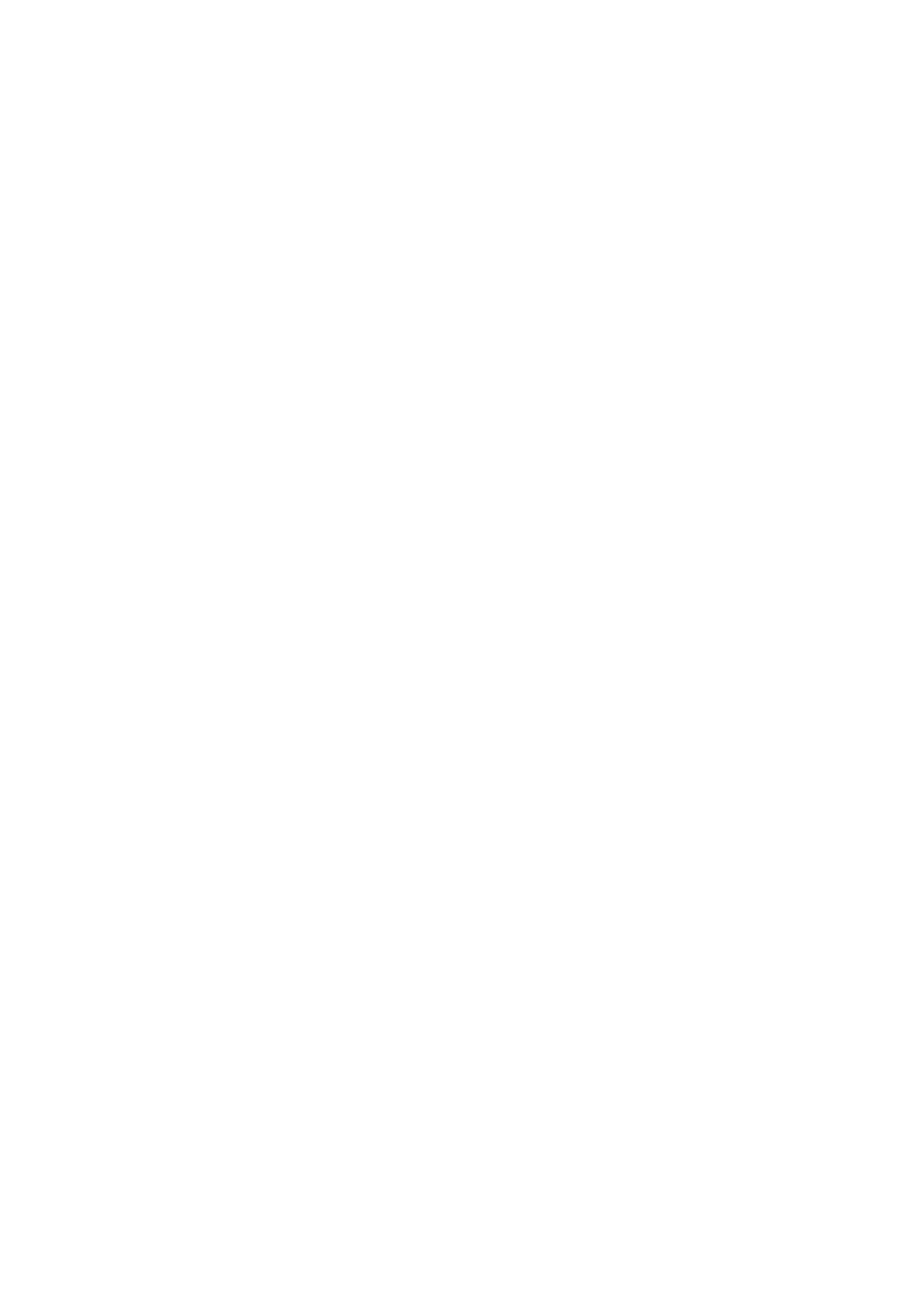## **Hybrid Cross Approximation of Integral Operators**

Steffen Börm Lars Grasedyck

March 17, 2005

The efficient treatment of dense matrices arising, e.g., from the finite element discretisation of integral operators requires special compression techniques. In this article we use the  $H$ -matrix representation that approximates the dense stiffness matrix in admissible blocks (corresponding to subdomains where the underlying kernel function is smooth) by low-rank matrices. The low-rank matrices are assembled by a new hybrid algorithm (HCA) that has the same proven convergence as standard interpolation but also the same efficiency as the (heuristic) adaptive cross approximation (ACA).

*Keywords: hierarchical matrices – data-sparse approximations – formatted matrix operations – fast solvers – preconditioning – boundary elements*

#### **1 Introduction**

The efficient treatment of dense matrices arising, e.g., from the finite element discretisation of integral operators requires special compression techniques to avoid the quadratic cost for the assembly and storage.

The standard techniques in this field of research include but are not limited to panel clustering [19, 22], multipole expansions [21, 16], interpolation [5] and (adaptive) cross approximation (ACA) [23, 1, 2]. If the underlying geometry can be described by a small number of smooth maps, wavelet techniques can be used in order to compress the resulting dense matrix [9].

Panel clustering often uses an explicit Taylor series expansion of the kernel function, which implies that suitable recursion formulae have to be derived analytically for any given kernel function. This disadvantage can be overcome by the use of general interpolation formulae. However, the separation rank produced by these methods is rather large since one neglects the special structure of the kernel function. Multipole expansion on the other hand exploits this special structure but requires an explicit expansion of the kernel. Thus, this method is limited to the standard kernels where these are known.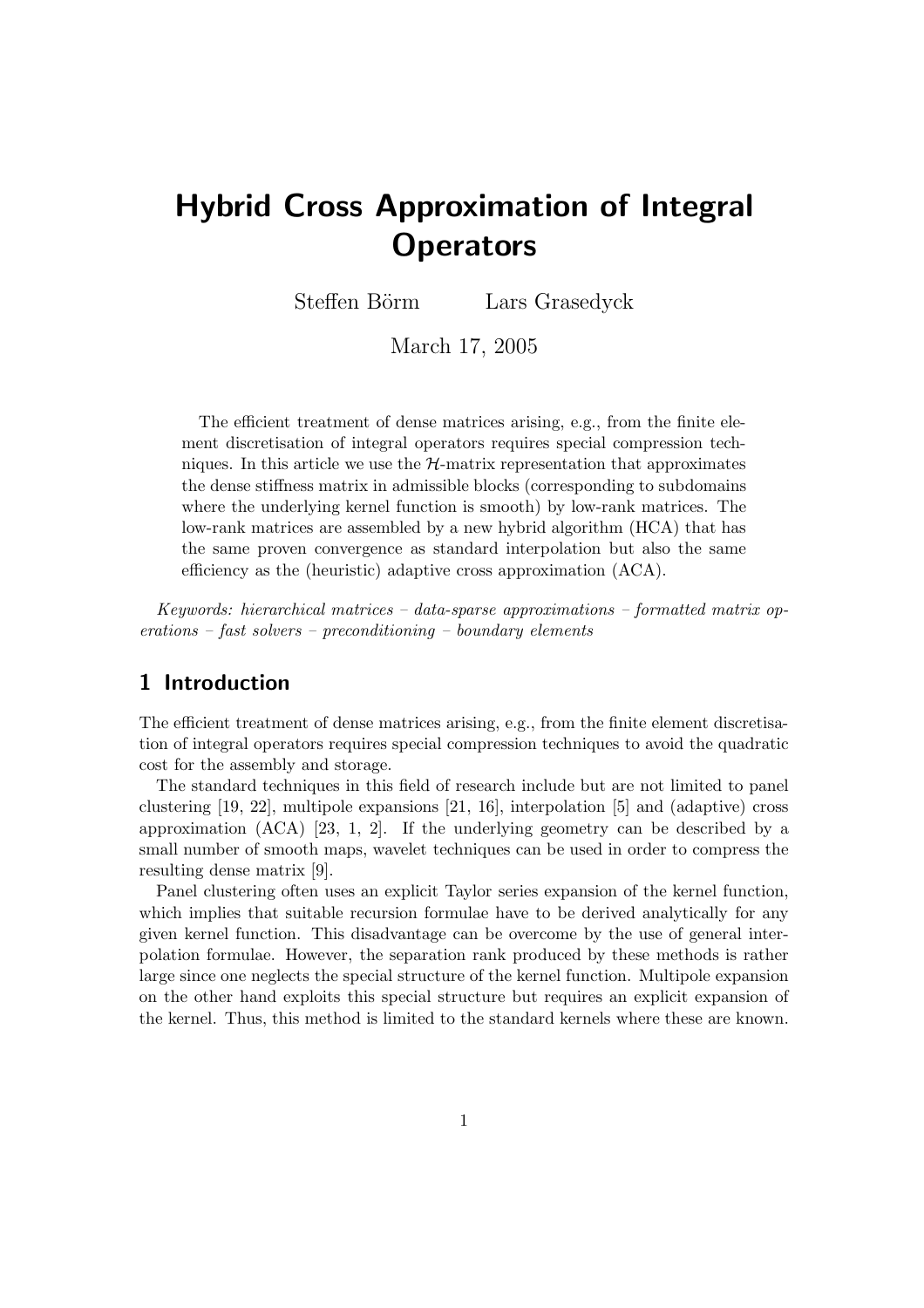The (adaptive) cross approximation is an algebraic method where no expansion of the kernel is needed. However, a convergence proof does only exist for Nystrøm discretisations of the single layer potential. Moreover, a simple counterexample shows that this method may fail for more general kernel functions and geometries with edges.

Our contribution is a new hybrid method that combines the ACA algorithm with the interpolation based separation of the kernel function. For the new method we are able to rigorously prove convergence, both for single layer and double layer potentials of asymptotically smooth kernels as well as Nystrøm, collocation or Galerkin boundary element formulations.

A convenient format to store the arising matrices is the  $H$ -matrix format [17, 18, 13, 15] which is at the same time useful to construct an efficient preconditioner or even an accurate inverse.

The rest of this article is organised as follows: in Section 2 we introduce a simple model problem, describe in short the  $H$ -matrix format and summarise two standard compression methods. In Section 3 we introduce the new hybrid cross approximation (HCA) algorithm, estimate the approximation error in Section 4 and provide numerical examples that underline the theoretical results in the last Section 5.

#### 2 The H-Matrix Format

#### **2.1 Model Problem: Integral Equation**

We consider a Fredholm integral operator of the form

$$
\mathcal{G}[u](x) = \int_{\Omega} g(x, y)u(y) \, \mathrm{d}y \tag{2.1}
$$

on a submanifold or subdomain  $\Omega$  of  $\mathbb{R}^3$  with a kernel function

$$
g:\Omega\times\Omega\to\mathbb{R}.
$$

The kernel function might be (but is not limited to) the classical single or double layer kernel for the Laplacian on a manifold  $Ω$ :

$$
g^{\text{SLP}}(x, y) := \frac{1}{4\pi ||x - y||},
$$
  

$$
g^{\text{DLP}}(x, y) := \frac{\langle x - y, n(y) \rangle}{4\pi ||x - y||^3} = \frac{\partial g^{\text{SLP}}}{\partial n(y)}(x, y).
$$

 $H$ -matrices are based on the fact that the typical kernel functions can be approximated by local degenerate expansions. We assume that the kernel function  $q$  results from applying a partial differential operator to a sufficiently smooth generator function

$$
\gamma:\mathbb{R}^3\times\mathbb{R}^3\to\mathbb{R},
$$

i.e., that there are coefficients

$$
c^x, c^y : \Omega \to \mathbb{R}^3, \qquad c_0^x, c_0^y : \Omega \to \mathbb{R} \tag{2.2}
$$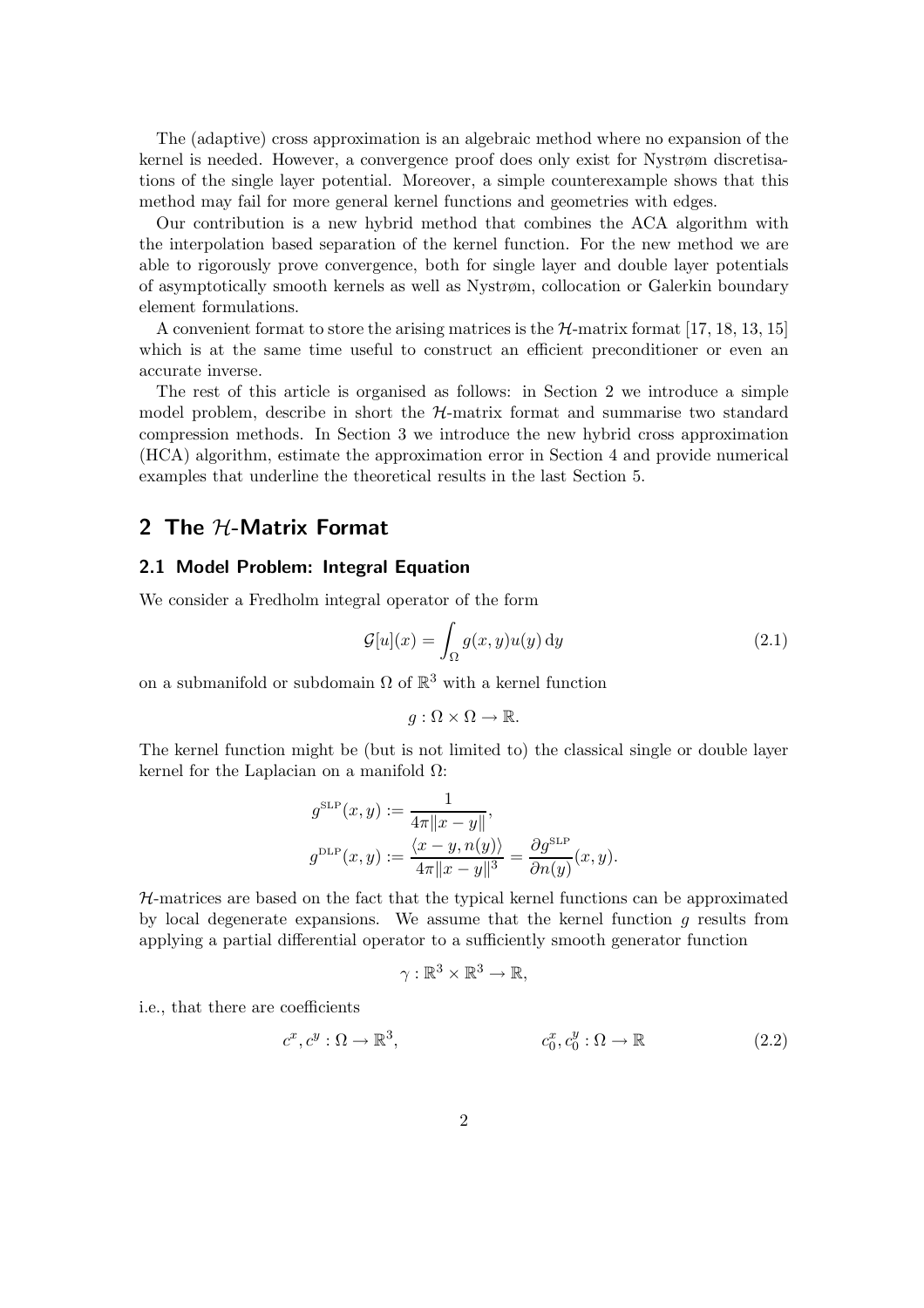such that

$$
g = D_x D_y \gamma \tag{2.3}
$$

holds for differential operators

$$
D_x := \langle c^x, \nabla_x \rangle + c_0^x = \sum_{i=1}^3 c_i^x \partial_{x_i} + c_0^x,
$$
  

$$
D_y := \langle c^y, \nabla_y \rangle + c_0^y = \sum_{j=1}^3 c_j^y \partial_{y_j} + c_0^y.
$$

In typical applications, the generator function  $\gamma$  is *asymptotically smooth*, i.e., there exist constants  $C_{as1}$  and  $C_{as2}$  and a singularity degree  $\sigma \geq 0$  such that for all  $\alpha, \beta \in \mathbb{N}_0^d$  the inequality

$$
|\partial_x^{\alpha} \partial_y^{\beta} \gamma(x, y)| \le C_{\text{as}1} (C_{\text{as}2} ||x - y||)^{-|\alpha + \beta| - \sigma} (\alpha + \beta)! \tag{2.4}
$$

holds. In the case of the classical Laplace operator, the function  $\gamma = g^{\text{SLP}}$  satisfies this property with  $C_{\text{as}1} = C_{\text{as}2} = 1$ , and setting  $c^x(x) = 0$ ,  $c^y(y) = n(y)$ ,  $c_0^x(x) = 1$  and  $c_0^y(x) = 0$  yields  $g^{\text{DLP}} = D_x D_y \gamma$ .

A standard Galerkin discretisation of G for a basis  $(\varphi_i)_{i\in I}$ ,  $I = \{1,\ldots,n\}$ , requires the computation of the stiffness matrix  $G \in \mathbb{R}^{n \times n}$  given by

$$
G_{ij} := \int_{\Omega} \int_{\Omega} \varphi_i(x) g(x, y) \varphi_j(y) \, dy \, dx. \tag{2.5}
$$

Since the support of the kernel  $g$  is in general not local, one expects a dense matrix  $G$ . The algorithmic complexity for computing and storing a dense matrix is quadratic in the number of degrees of freedom, so for large problem dimensions data-sparse representations or approximations have to be used.

#### **2.2 Low-Rank Approximation**

Hierarchical matrices [17, 18, 6, 15, 5] are the algebraic counterpart of the local degenerate approximations used in panel clustering and multipole techniques. On the discrete level, replacing a function by a degenerate expansion means that blocks of the matrix are approximated by low-rank matrices.

**Definition 2.1** ( $R(k)$ -Matrix Format) Let  $X \in \mathbb{R}^{n \times m}$ ,  $k \in \mathbb{N}$  such that the rank of X *is bounded by* k*. An* R(k)*-matrix representation of* X *is a factorisation of the form*

$$
X = AB^T
$$

**VT**

*with matrices*  $A \in \mathbb{R}^{n \times k}, B \in \mathbb{R}^{m \times k}$ .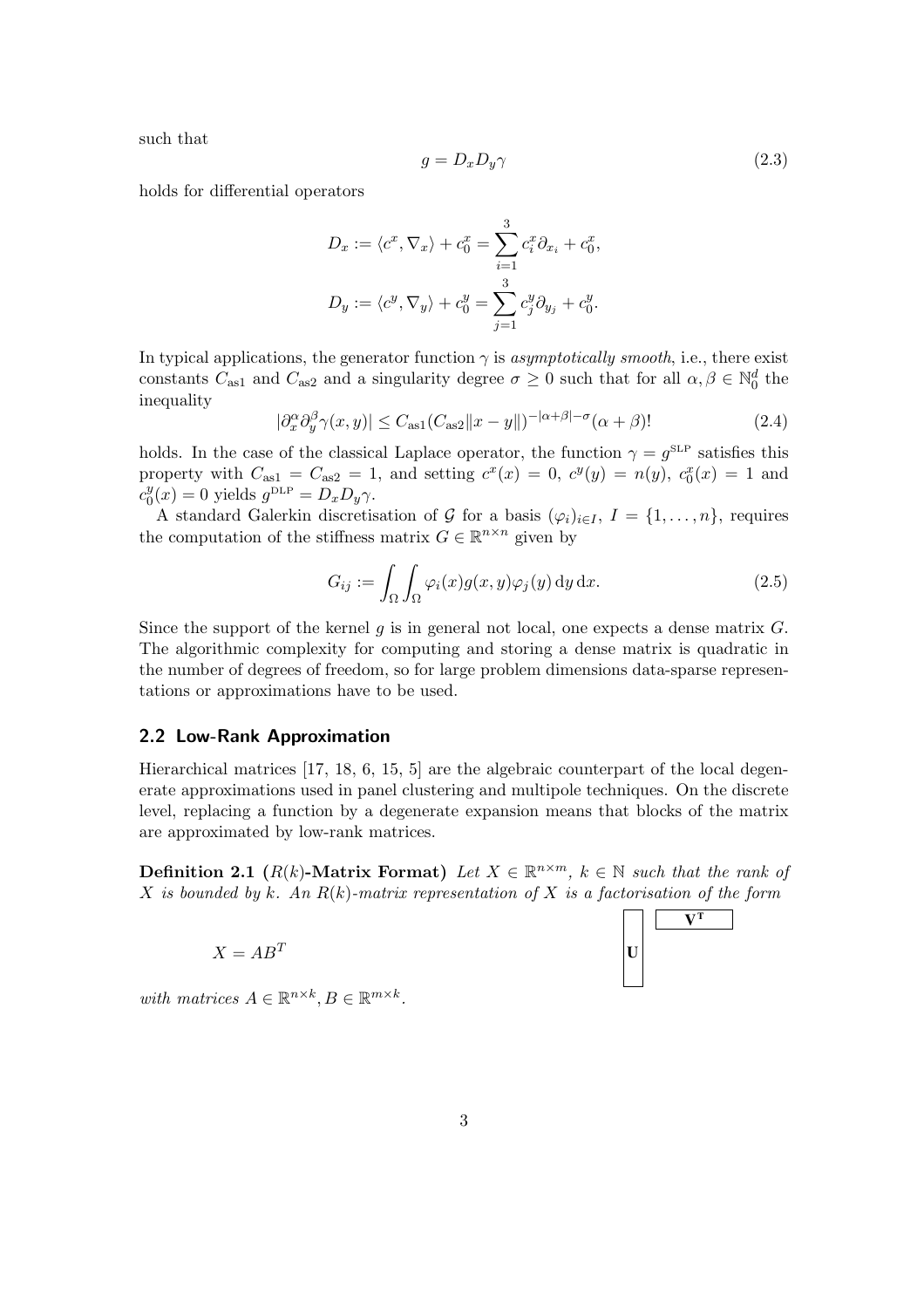

Figure 1: The block  $t \times s \subset I \times I$  corresponds to a subset  $\Omega_t \times \Omega_s$  of  $\Omega \times \Omega$ .

The storage requirements for an  $R(k)$ -matrix are  $k(n+m)$  instead of the quadratic cost nm for standard full matrices. Since the rank k is expected to be  $k \approx \log(n)$  this is a datasparse representation of the matrix X. Moreover, the matrix-vector multiplication  $w :=$ Xv can be split into two multiplications  $x := B<sup>T</sup>v$ ,  $w := Ax$  so that only  $2k(n+m)-k-n$ additions and multiplications of real numbers are necessary to perform the exact matrixvector multiplication.

#### **2.2.1 Low-Rank Approximation by Interpolation**

Let us now investigate how a low-rank approximation of the matrix  $G$  (cf.  $(2.5)$ ) can be constructed. Let  $t \times s \subset I \times I$ . We set

$$
\Omega_t := \cup_{i \in t} \operatorname{supp}(\varphi_i), \qquad \qquad \Omega_s := \cup_{j \in s} \operatorname{supp}(\varphi_j)
$$

and fix axially parallel boxes  $B_t$  and  $B_s$  such that  $\Omega_t \subseteq B_t$  and  $\Omega_s \subseteq B_s$  hold. We require that the *strong* η*-admissibility condition*

$$
\max\{\text{diam}(B_t),\text{diam}(B_s)\}\leq \eta\,\text{dist}(B_t,B_s)\tag{2.6}
$$

holds (cf. Figure 1). A low-rank approximation of the corresponding matrix block  $G|_{t\times s}$ can be computed by interpolation: let  $\tilde{\gamma}$  be the polynomial constructed by m-th order tensor-product Chebyshev interpolation of  $\gamma$ .

Let  $M := (m+1)^3$ . Since  $\tilde{\gamma}$  has been constructed by tensor-product interpolation, there are interpolation points  $(x^t_\nu)_{\nu=1}^M$  in  $B^t$  and  $(x^s_\mu)_{\mu=1}^M$  in  $B^s$  with corresponding Lagrange polynomials  $(\mathcal{L}_{\nu}^{t})_{\nu=1}^{M}$  and  $(\mathcal{L}_{\mu}^{s})_{\mu=1}^{M}$  such that

$$
\tilde{\gamma}(x,y) = \sum_{\nu=1}^{M} \sum_{\mu=1}^{M} \gamma(x_{\nu}^t, x_{\mu}^s) \mathcal{L}_{\nu}^t(x) \mathcal{L}_{\mu}^s(y)
$$
\n(2.7)

holds. By applying  $D_x$  and  $D_y$  to  $\tilde{\gamma}$ , we can construct an approximation

$$
\tilde{g}(x,y) := D_x D_y \tilde{\gamma}(x,y)
$$
\n
$$
= \sum_{\nu=1}^{M} \sum_{\mu=1}^{M} \gamma(x_{\nu}^t, x_{\mu}^s)(D_x \mathcal{L}_{\nu}^t)(x) (D_y \mathcal{L}_{\mu}^s)(y) \tag{2.8}
$$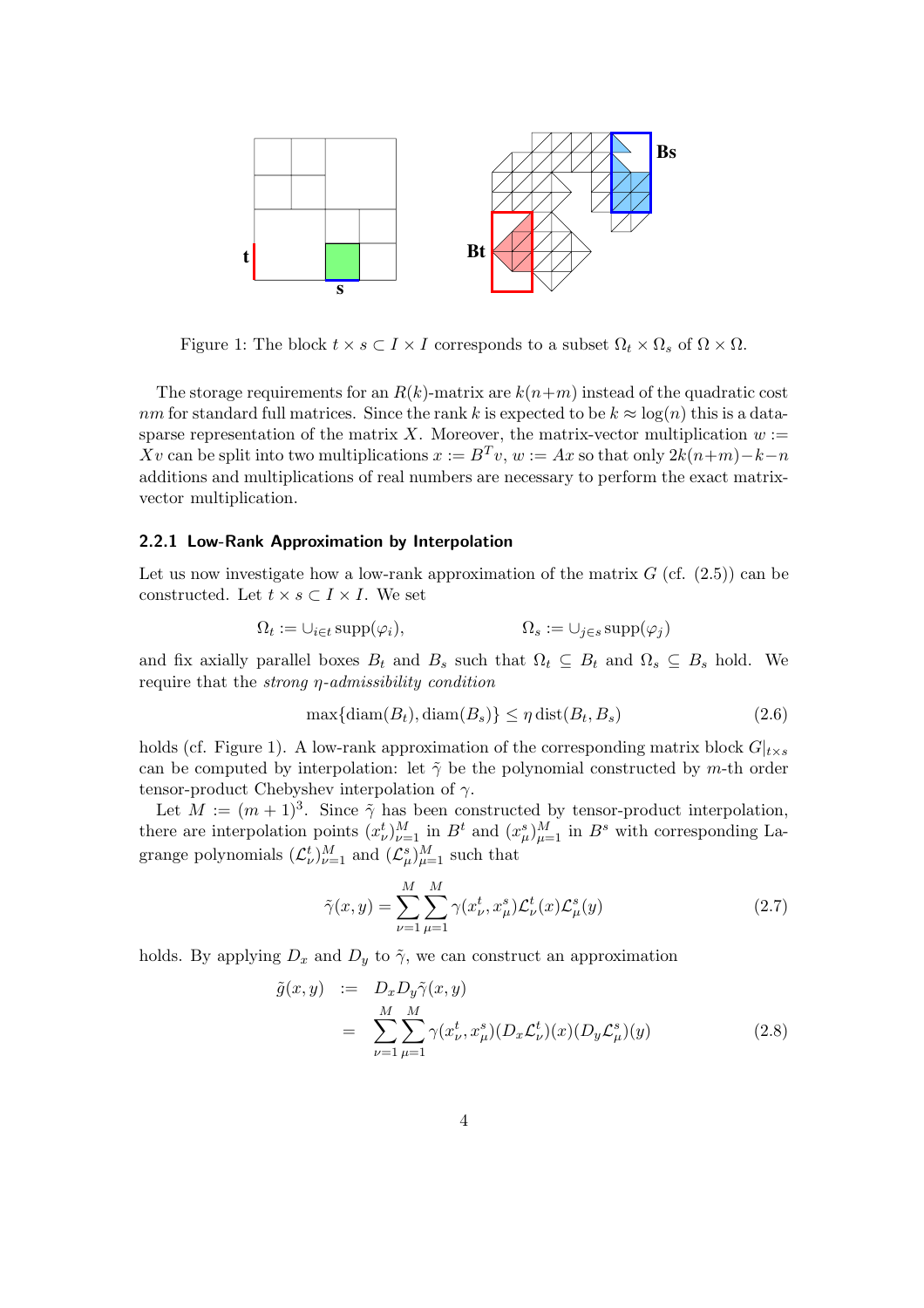of q, and replacing q by  $\tilde{q}$  in (2.5) yields an approximation  $G \approx \tilde{G}$  with entries

$$
\widetilde{G}_{ij} := \int_{\Omega} \int_{\Omega} \varphi_i(x) \widetilde{g}(x, y) \varphi_j(y) \, dy \, dx \n= \sum_{\nu=1}^{M} \sum_{\mu=1}^{M} \gamma(x_{\nu}^t, x_{\mu}^s) \int_{\Omega} \varphi_i(x) (D_x \mathcal{L}_{\nu}^t)(x) \, dx \int_{\Omega} \varphi_j(y) (D_y \mathcal{L}_{\mu}^s)(y) \, dy \n= (U_t S_{t,s}(V_s)^T)_{ij}
$$
\n(2.9)

for  $i \in t, j \in s$ . The matrices  $U_t \in \mathbb{R}^{t \times M}$ ,  $V_s \in \mathbb{R}^{s \times M}$  and  $S_{t,s} \in \mathbb{R}^{M \times M}$  are given by

$$
(U_t)_{i\nu} := \int_{\Omega} \varphi_i(x) (D_x \mathcal{L}^t_{\nu})(x) dx, \quad (V_s)_{j\mu} := \int_{\Omega} \varphi_j(y) (D_y \mathcal{L}^s_{\mu})(y) dy,
$$
(2.10)

$$
(S_{t,s})_{\nu\mu} := \gamma(x_{\nu}^t, x_{\mu}^s). \tag{2.11}
$$

Since the coupling matrix  $S_{t,s}$  is of dimension M, the rank of the factorised matrix  $U_t S_{t,s} V_s^T$  is bounded by M, i.e., the matrix block  $G|_{t\times s}$  can be approximated by the  $R(M)$ -matrices  $(U_t S_{t,s}) V_s^T$  or  $U_t (V_s S_{t,s}^T)^T$ .

We note that  $U_t$  depends only on t and  $V_s$  depends only on s, while the coupling matrix  $S_{t,s}$  depends on t, s and the generator function  $\gamma$ . Therefore,  $U_t$  and  $V_s$  can be constructed by standard quadrature algorithms, while  $S_{t,s}$  contains pointwise evaluations of the generator function.

#### **2.2.2 Low-Rank Approximation by ACA**

We will now introduce the ACA algorithm for a matrix

$$
X_{ij} := g(x_i, y_j),
$$
  $i = 1, ..., n, j = 1, ..., m.$ 

The procedure is given in detail in Algorithm 1.

For matrix entries  $X_{ij}$  that stem from the evaluation of an asymptotically smooth function, as it is the case for the matrix  $X = S_{t,s}$  above, [1, Theorem 4] states

$$
|X_{ij} - (AB^T)_{ij}| = O\left(2^k(\eta/2)^{\sqrt[3]{k}}\right),\,
$$

where  $\eta$  is the admissibility parameter and k is the rank. In practice, the factor  $2^k$  does not appear and the convergence rate for the single layer kernel seems to be  $\mathcal{O}\left(\frac{(\eta/2)^{\sqrt{k}}}{k}\right)$ , so we observe that  $k = \log(\varepsilon)^2$  is often sufficient for a relative approximation error of  $\mathcal{O}(\varepsilon)$ .

The ACA algorithm with partial pivoting (as it is used in [2] or modified as in [11]) may fail if the kernel function is not asymptotically smooth with respect to both variables. In order to prove this we give a simple counterexample.

**Example 2.2 (Counterexample for Partial Pivoting)** *Let*  $\Omega_t = \Omega_{t_1} \cup \Omega_{t_2}$  *and let*  $\Omega_s = \Omega_{s_1} \cup \Omega_{s_2}$  *with*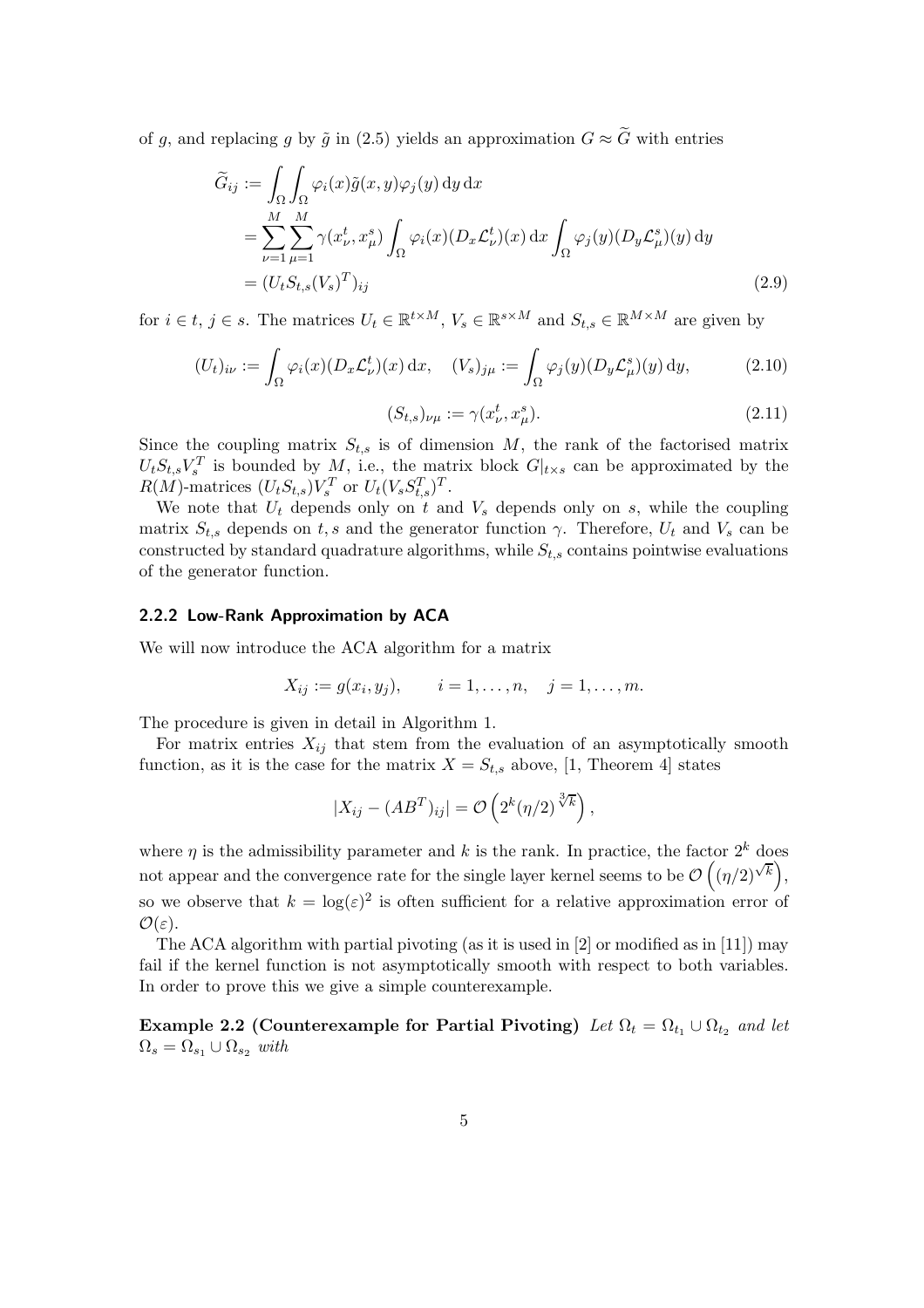#### **Algorithm 1** ACA with partial pivoting

**procedure** ACA(X, **var** A, B) Choose an initial pivot index  $i_1^*$  $k := 1$ 

**repeat**

Compute the entries of the vector  $b_k \in \mathbb{R}^m$  by

$$
(b_k)_j := X_{i_k^*,j} - \sum_{\mu=1}^{k-1} (a_\mu)_{i_k^*} (b_\mu)_j.
$$

Determine an index  $j_k^*$  that maximises  $\delta := |(b_k)_{j_k^*}|$ Compute the entries of the vector  $a_k \in \mathbb{R}^n$  by

$$
(a_k)_i := \left(X_{i,j_k^*} - \sum_{\mu=1}^{k-1} (a_\mu)_i (b_\mu)_{j_k^*}\right) / (b_k)_{j_k^*}
$$

Determine the next pivot index  $i_{k+1}^* \neq i_k^*$  that maximises  $\delta := |(a_k)_{i_{k+1}^*}|$  $k := k + 1$  $\textbf{until } \|a_k\|_2 \|b_k\|_2 \leq \epsilon \|a_1\|_2 \|b_1\|_2$ 



 $We have \text{ diam}(\Omega_t) = \text{diam}(\Omega_s) = \sqrt{3} \text{ and } \text{dist}(\Omega_t, \Omega_s) = 3$ , so the domains are admissible *for all*  $\eta > 1/\sqrt{3}$ .

Let us fix  $n, m \in \mathbb{N}$  and points  $(x_i)_{i=1}^{n+m}$  and  $(y_j)_{j=1}^{n+m}$  satisfying

$$
x_i \in \begin{cases} \Omega_{t_1} & \text{if } i \le n \\ \Omega_{t_2} & \text{otherwise} \end{cases} \quad y_j \in \begin{cases} \Omega_{s_1} & \text{if } j \le n \\ \Omega_{s_2} & \text{otherwise} \end{cases}
$$

*for*  $i, j \in \{1, \ldots, n+m\}$ *. Evaluating the double layer potential*  $g^{DLP}$  *(which is asymptotically smooth in the* x *variable, but not in the* y *variable*) in the points  $x_i$  and  $y_j$  yields *the matrix*  $X \in \mathbb{R}^{(n+m)\times(n+m)}$  *given by*  $X_{ij} := g^{DLP}(x_i, y_j)$ *.* X *is a typical block in the Nystrøm discretisation of the double layer potential operator on a cube in* R3*. The domains*  $\Omega_{t_1}$  *and*  $\Omega_{s_2}$  *as well as*  $\Omega_{t_2}$  *and*  $\Omega_{s_1}$  *lie in the same plane, while the outer normal vectors of*  $\Omega_{t_1}$  *and*  $\Omega_{s_1}$  *and*  $\Omega_{t_2}$  *and*  $\Omega_{s_2}$  *respectively are perpendicular. Thus, all entries*  $X_{ij}$  with  $i \leq n$  and  $j > n$  or  $i > n$  and  $j \leq n$  vanish, while the diagonal blocks are *non-zero. The matrix* X *bears the block structure*

$$
X = \begin{pmatrix} X_{11} & 0 \\ 0 & X_{22} \end{pmatrix} \qquad X_{11} \in \mathbb{R}^{n \times n}, X_{22} \in \mathbb{R}^{m \times m}.
$$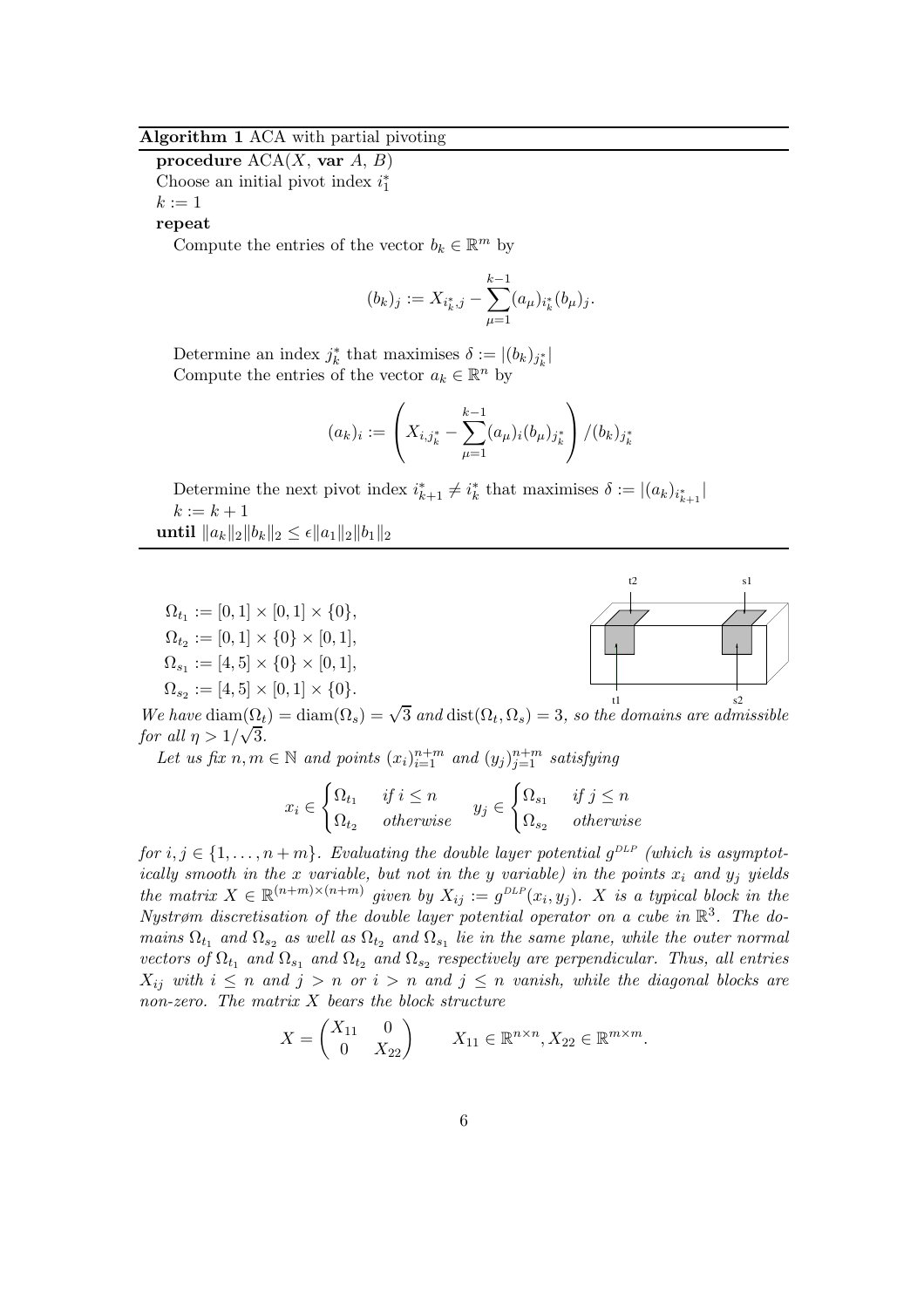*In [2, Algorithm 4.2], the first n row indices fulfil*  $1 \leq i_{\nu}^* \leq n$  for  $\nu \in \{1, ..., n\}$ *. Due to the block structure, we can infer*  $1 \leq j_{\nu}^* \leq n$  *for all*  $\nu \in \{1, \ldots, n\}$ *. For these pivot indices, the row and column vectors vanish outside of the block*  $X|_{n\times n}$  *and the generated approximant* AB<sup>T</sup> *is of the form*

$$
AB^T = \begin{pmatrix} A_1 \\ 0 \end{pmatrix} \begin{pmatrix} B_1 \\ 0 \end{pmatrix}^T = \begin{pmatrix} A_1 B_1^T & 0 \\ 0 & 0 \end{pmatrix}
$$

*with*  $A_1, B_1 \in \mathbb{R}^{n \times n}$ . As a consequence, the approximation error satisfies

$$
||X - AB^T||_2 \ge ||X_{22}||_2,
$$

*which means that no convergence will occur until the rank exceeds* n*. In other words, the partially pivoted ACA algorithm works on the first block* X11 *(where we can expect it to converge exponentially) but does not recognise the second block*  $X_{22}$ *. If we chose the initial pivot index*  $i_1^* > n$ , we would instead approximate the second block but not the first. In both cases, the error estimator  $\|a_\mu\|_2 \|b_\mu\|_2$  (as it is proposed in [2]) converges *exponentially to zero, thus suggesting a good convergence of the total error, when, in fact, no convergence occurs.*

*Obviously, similar statements hold for collocation or Galerkin discretisations.*

Example 2.2 implies that asymptotic smoothness of the kernel function in only *one* of the two variables does not ensure convergence of the ACA method presented in [2]. At least for our examples, there are heuristic modifications (cf. Algorithm 4) that seem to lead to good convergence.

We conclude that ACA works nicely for matrices X of the form  $X_{ij} = g(x_i, y_j)$  where g is asymptotically smooth with respect to both variables, while it will possibly fail if this is not the case. Later, we will apply ACA to the matrix  $S_{t,s}$  from (2.11) where these requirements are fulfilled.

#### **2.3 Clustering and Standard** H**-Matrix Compression**

The low-rank approximations apply only to matrix blocks  $t \times s \subset I \times I$  that are admissible with respect to  $(2.6)$ . Therefore we have to subdivide the matrix into blocks that are admissible, preferably large blocks in order to compress the matrix by a maximal factor. The standard way to choose the blocks (testing all blocks would be too expensive and not lead to a useful partition) is to *cluster* the index set I hierarchically in a cluster tree  $T_I$  and use a canonical construction for the partition of the matrix.

**Notation 2.3 (Tree)** Let  $T = (V, E)$  be a tree with vertex set V and edge set E. The *unique vertex*  $v \in V$  *with*  $(w, v) \notin V$  *for all*  $w \neq v$  *is called the root of* T *and denoted by* root(T)*. The levels of the tree are defined inductively by*

$$
T^0 := \{ \text{root}(T) \}, \qquad T^{i+1} := \{ w \in V \mid \exists v \in T^i : (v, w) \in E \}.
$$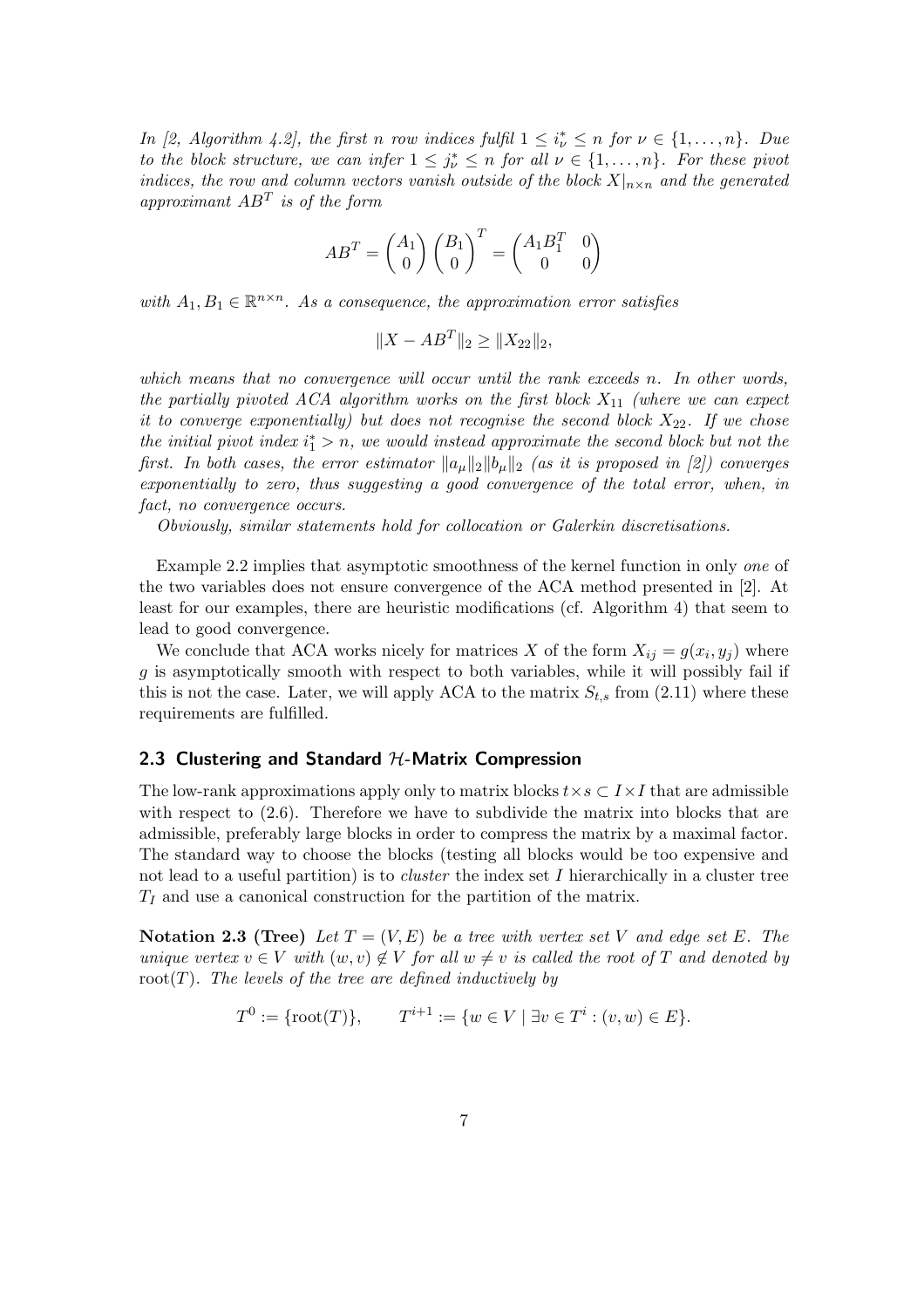*The set of successors of a node*  $v \in T^i$  *is defined as* sons $(v) := \{w \in T^{i+1} \mid (v, w) \in E\}$ *. The set of leaves (sons(v) =*  $\emptyset$ *) is denoted by*  $\mathcal{L}(T)$ *. The depth of the tree* T *is given by* 

$$
p(T) := 1 + \max_{T^i \neq \emptyset} i.
$$

*We will use the short notation*  $v \in T$  *instead of*  $v \in V$  *and* p *instead of*  $p(T)$ *.* 

**Definition 2.4 (Cluster Tree**  $T_I$ ) *A cluster tree* T<sup>I</sup> *for an index set* I is a tree with root  $\text{root}(T_I) = I$ *where each vertex fulfils*

$$
t = \bigcup_{s \in \text{sons}(t)}^{\cdot} s \qquad \text{and } t \neq \emptyset.
$$



For all practical cases the cluster tree  $T_I$  is a binary tree (each node has exactly two successors or it is a leaf), the depth p is  $\mathcal{O}(\log 4)$  and the cardinality of  $T_I$  is  $\mathcal{O}(4)$ . Next, we want to construct the cluster tree  $T_I$  with underlying index set  $I = \{1, \ldots, n\}$ . Each index  $i \in I$  corresponds to one of the basis functions  $\varphi_i \in V_n$  (cf. (2.5)). The geometric location of the index i is given by the Chebyshev centre  $x_i$  of the support of  $\varphi_i$  (the Chebyshev centre is the centre of the smallest ball containing the support of  $\varphi_i$ ). Instead of the Chebyshev centre one could choose any point  $x_i$  from the support of  $\varphi_i$ .

**Construction 2.5 (Geometrically Balanced Clustering)** *We fix a bound*  $n_{\min} \in$  $\mathbb N$  *for the size of leaf clusters and construct the cluster tree*  $T_I$  *recursively. If a cluster* t and a bounding box B satisfying  $x_i \in B$  for all  $i \in t$  are given, we introduce new *bounding boxes* B1 *and* B2 *by splitting* B *in the coordinate direction of maximal extent and new son clusters by setting*  $t_1 := \{i \in t : x_i \in B_1\}$  *and*  $t_2 := \{i \in t : x_i \in B_2\}$ *. If*  $#t_1 > n_{\min}$  *or*  $#t_2 > n_{\min}$ *, we proceed by recursion.* 

Construction 2.5 terminates if and only if the number of points  $x_i$  with the same geometric position is less than  $n_{\min}$ , and a minimal value of  $n_{\min}$  guaranteeing termination can be determined a priori by an algorithm of complexity  $\mathcal{O}(\#I)$ .

Pairs of clusters  $(t, s) \in T_I \times T_I$  are candidates for blocks of the matrix, and among these blocks we can choose those that we want to approximate in the  $R(k)$ -matrix format (cf. Definition 2.1). The number of all possible pairs is too large, therefore we test only pairs of clusters on the same level of the tree. This motivates the definition of a block cluster tree  $T_{I\times I}$  that stores the admissible pairs of clusters in a hierarchical form.

**Definition 2.6 (Block Cluster Tree**  $T_{I \times I}$ ) *A block cluster tree*  $T_{I \times I}$  based on the *cluster tree*  $T_I$  *is a cluster tree for*  $I \times I$  *such that (cf. Figure 2)* 

$$
\forall v \in T^i_{I \times I} \; \exists \; t, s \in T^i_I: \qquad v = t \times s.
$$

**Remark 2.7 (Cluster Tree yields Partition)** *The leaves of a cluster tree*  $T_I$  *form a partition of the index set I. As a consequence, the leaves of a block cluster tree*  $T_{I\times I}$ *yield a partition of the product index set*  $I \times I$ *.*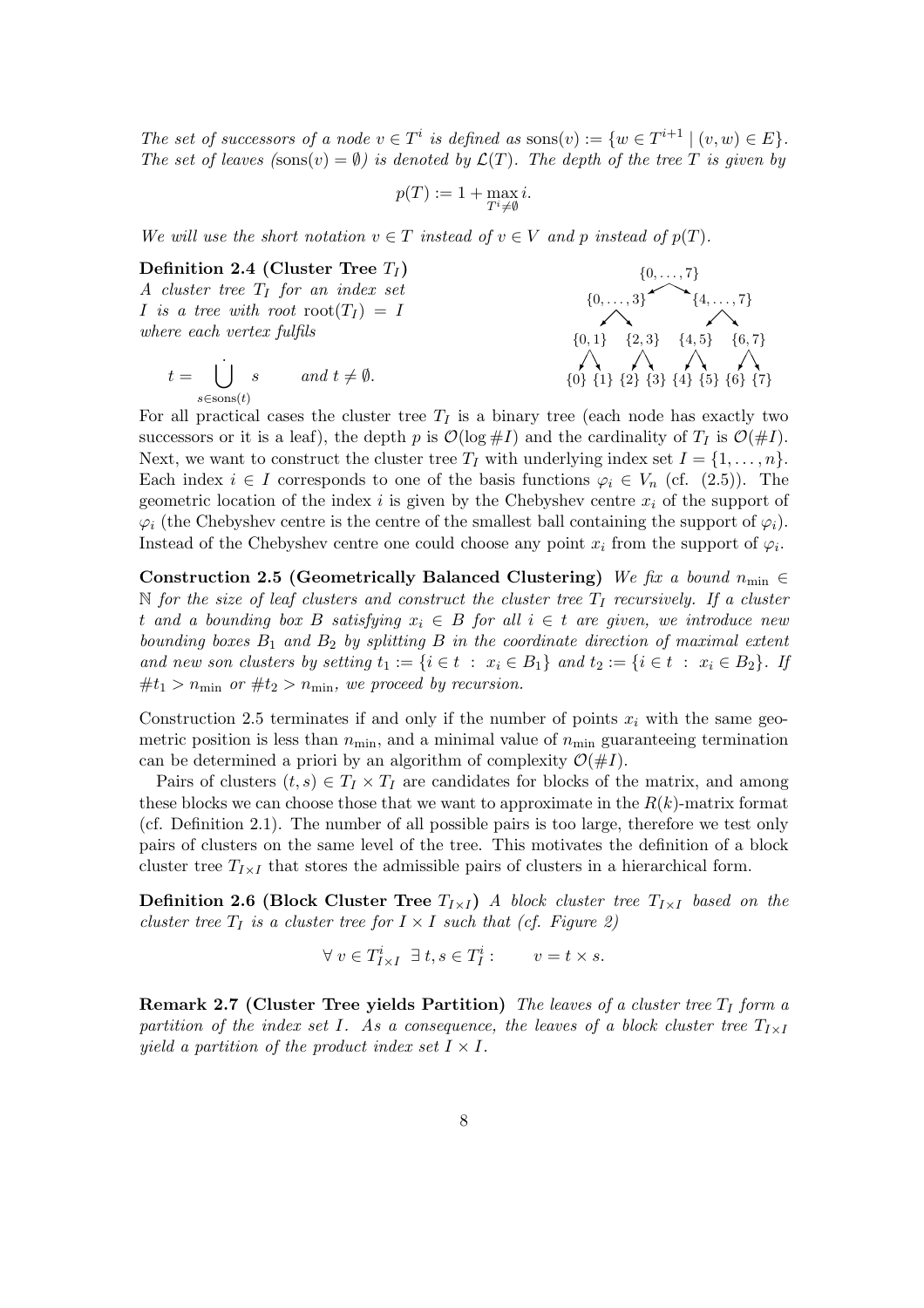

Figure 2: Depicted are four levels of a block cluster tree based on the cluster tree from Definition 2.4. On level 2 of the tree there are six leaves (shaded), e.g., the block  $\{0, 1\} \times \{6, 7\}.$ 

If the underlying tree  $T_I$  is a binary tree, then the block cluster tree  $T_{I \times I}$  is a quad-tree. Based on the cluster tree  $T_I$  (Construction 2.5) and the  $\eta$ -admissibility condition (2.6), we construct the canonical block cluster tree  $T_{I\times I}$  as follows.

**Construction 2.8 (Canonical Block Cluster Tree**  $T_{I \times I}$ ) Let the cluster tree  $T_I$  be *given.* We define the block cluster tree  $T_{I\times I}$  by  $root(T) := I \times I$  and for each vertex  $t \times s \in T$  *the set of successors by* 

> $S(t\times s):=$  $\sqrt{ }$  $\overline{I}$  $\sqrt{2}$ 0  $if \min\{\#t, \#s\} \leq n_{\min}$  $\emptyset$  *if*  $t \times s$  *is*  $\eta$ -admissible (2.6)  $S(t) \times S(s)$  *otherwise.*

The block cluster tree  $T_{I\times I}$  is the basis for the hierarchical matrix format. It defines the partition of the matrix into sub-matrices that are represented in the  $R(k)$ -matrix format.

**Definition 2.9 (***H***-Matrix)** *Let*  $T := T_{I \times I}$  *be a block cluster tree and*  $k : \mathcal{L}(T) \to \mathbb{N}_0$ *a rank distribution. We define the set*  $\mathcal{H}(T,k)$  *of hierarchical matrices (H-matrices) by* 

 $\mathcal{H}(T,k) := \left\{ X \in \mathbb{R}^{I \times I} \mid \forall t \times s \in \mathcal{L}(T) : \text{rank}(X|_{t \times s}) \leq k(t \times s) \right\}.$ 

A matrix  $X \in \mathcal{H}(T,k)$  is said to be given in  $\mathcal{H}$ -matrix representation, if for all leaves  $t \times s$  with  $\#t \leq n_{\min}$  or  $\#s \leq n_{\min}$  the corresponding matrix block  $X|_{t \times s}$  is given in full matrix representation and in  $R(k)$ -matrix representation for the other leaves.

The result of Construction 2.5 followed by Construction 2.8 is a block cluster tree  $T_{I\times I}$ for which we can estimate the depth and the sparsity  $C_{sp}$  defined next. The sparsity is needed to estimate the storage requirements and complexity of the matrix-vector multiplication of an  $H$ -matrix.

**Definition 2.10 (Sparsity)** Let  $T_{I \times I}$  be a block cluster tree. We define the sparsity (constant)  $C_{\rm SD}$  *of*  $T_{I \times I}$  *by* 

$$
C_{\text{sp}} := \max_{t \in T_I} \# \{ s \in T_I \mid t \times s \in T_{I \times I} \}.
$$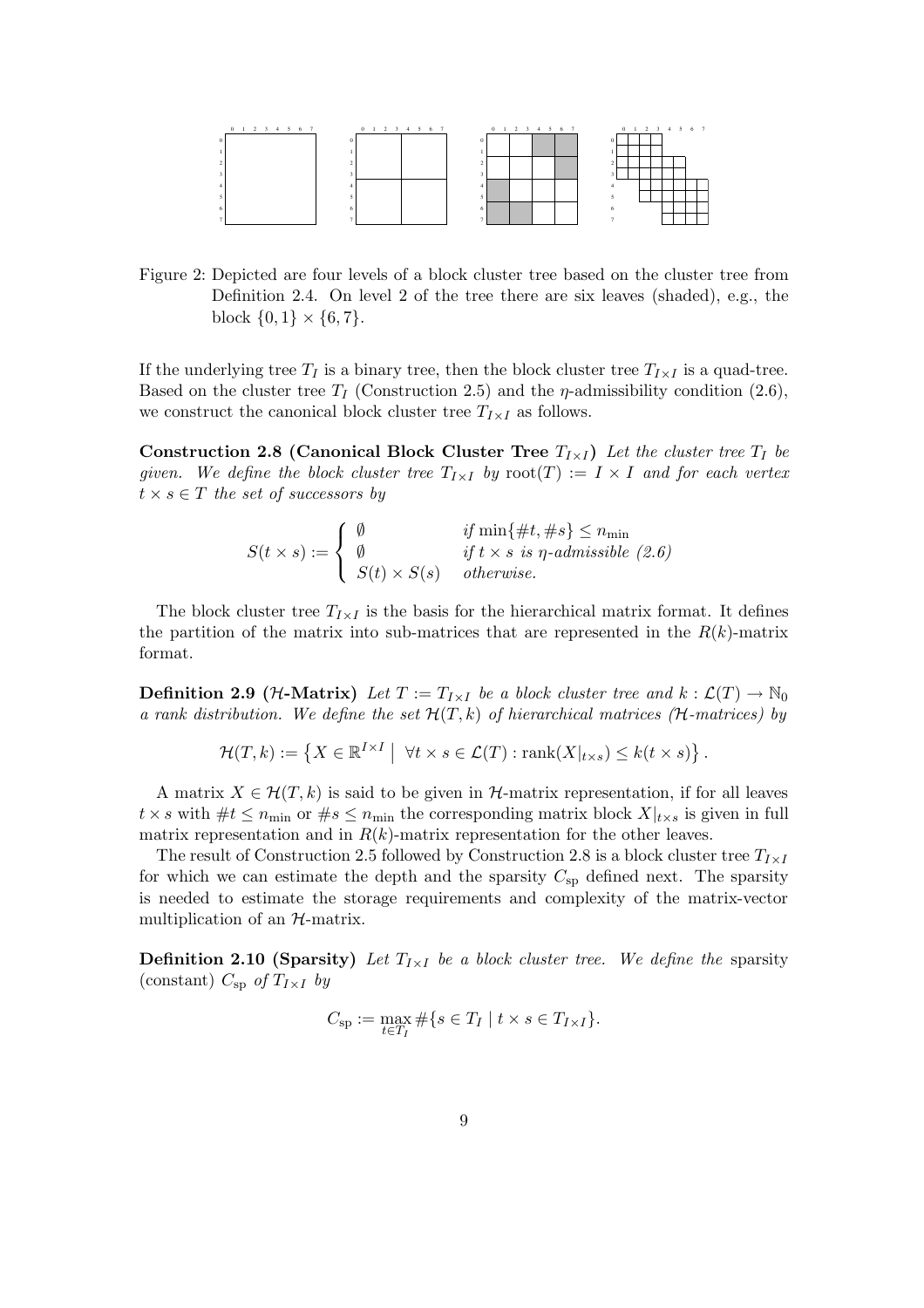So far, we have not imposed any condition on the locality of the supports of the basis functions  $\varphi_i$ . If all the supports cover the whole domain  $\Omega$ , then there is no admissible block, so we have to demand locality of the supports in order to be able to apply our technique.

**Assumption 2.11 (Locality)** *We assume that the supports are locally separated in the sense that there exist two constants*  $C_{\text{sep}}$  *and*  $n_{\text{min}}$  *such that* 

$$
\max_{i \in I} \# \{ j \in I \mid \text{dist(supp}\varphi_i, \text{supp}\varphi_j) \le C_{\text{sep}}^{-1} \text{diam(supp}\varphi_i) \} \le n_{\text{min}}.\tag{2.12}
$$

*The left-hand side is the maximal number of basis functions with 'relatively close' supports (see Figure 3). Note that we will apply Construction 2.5 with a parameter*  $n_{\min}$ *that satisfies (2.12).*



Figure 3: The triangle  $\Omega_i := \text{supp}\varphi_i$  under consideration is dark grey. The area with The triangle  $\Omega_i := \text{supp}\varphi_i$  under consideration is dark grey. The area with<br>a distance of  $C_{\text{sep}}^{-1}$  diam $(\Omega_i)$  is light grey  $(C_{\text{sep}} := 4\sqrt{2})$ . Here, 15 triangles (including  $\Omega_i$ ) are 'rather close' to  $\Omega_i$ .

Based upon Assumption 2.11 the sparsity constant  $C_{sp}$  as well as the depth p of the block cluster tree  $T_{I\times I}$  is estimated in [15, Lemma 4.5]. It should be noted that  $C_{\rm sp} = \mathcal{O}(\eta^{-3})$  and thus the choice of  $\eta$  in the admissibility condition (2.6) enters the estimate in a critical way.

The estimates for the storage requirements and the complexity of the matrix-vector multiplication of an  $H$ -matrix depend only on the cardinality of I and the depth and sparsity of the block cluster tree  $T$ :

**Lemma 2.12 (Storage)** Let  $T$  be a block cluster tree based on the cluster tree  $T_I$  with *sparsity constant*  $C_{\rm SD}$  *(Definition 2.10) and minimal block size*  $n_{\rm min}$ *. Then the storage requirements*  $N_{\mathcal{H},St}(T,k)$  *for an*  $\mathcal{H}$ *-matrix*  $X \in \mathcal{H}(T,k)$  *are bounded by* 

$$
N_{\mathcal{H},St}(T,k) \le 2(1 + \operatorname{depth}(T))C_{\text{sp}} \max\{k, n_{\min}\}\#I.
$$

*Proof.* [15, Lemma 2.4]

Н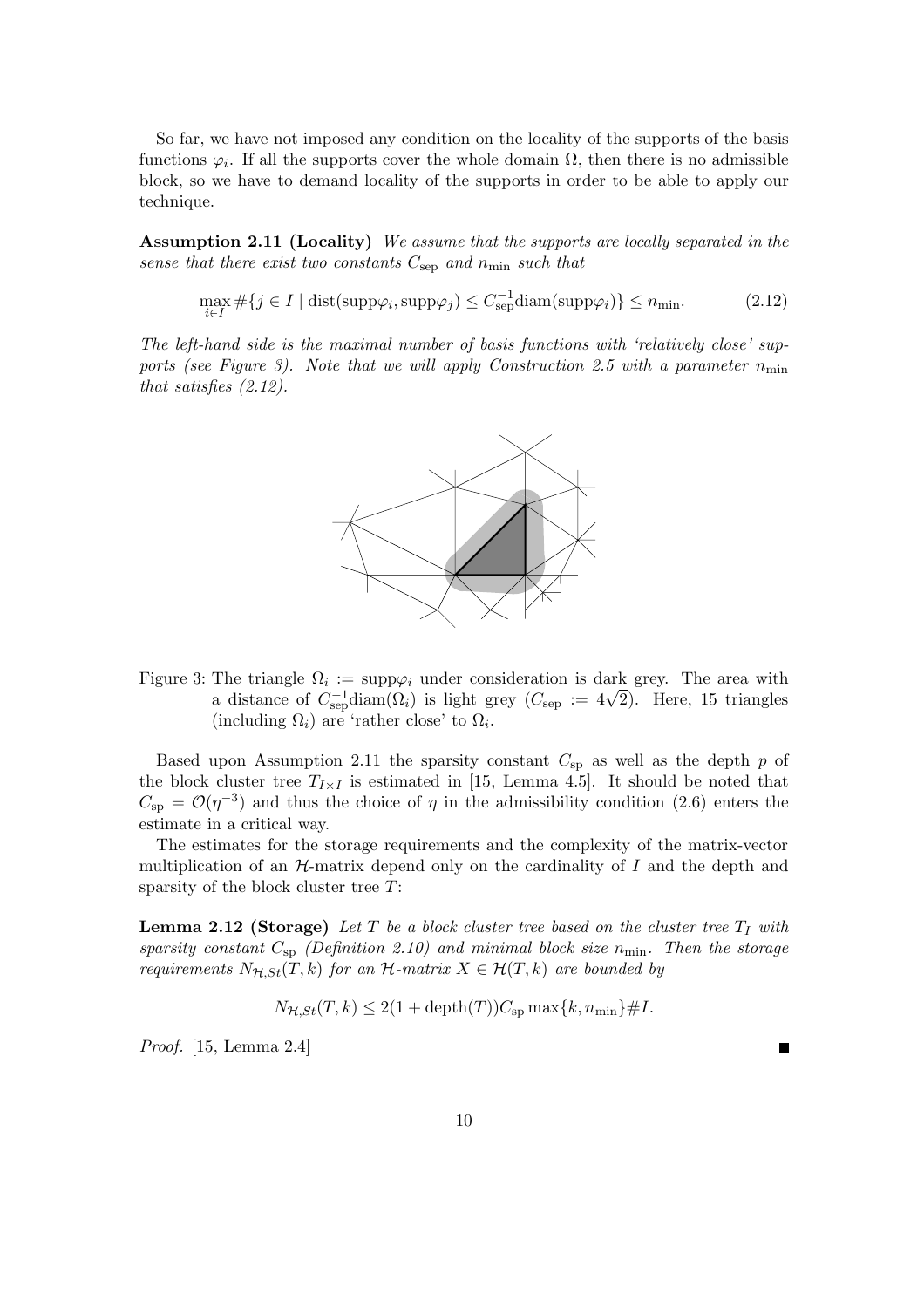|                                         |      | Sphere |                      | Cube |       |                      |  |
|-----------------------------------------|------|--------|----------------------|------|-------|----------------------|--|
|                                         | Time | Strg.  | Rel. Err.            | Time | Strg. | Rel. Err.            |  |
| ACA, $\varepsilon = \overline{10^{-2}}$ | 238  | 9.2    | $3.3 \times 10^{-3}$ | 474  | 8.1   | $4.7 \times 10^{-2}$ |  |
| ACA, $\varepsilon = 10^{-3}$            | 281  | 11.2   | $7.5 \times 10^{-4}$ | 553  | 10.7  | $4.4\times10^{-2}$   |  |
| ACA, $\varepsilon = 10^{-4}$            | 350  | 14.2   | $3.3\times10^{-5}$   | 658  | 13.9  | $4.2 \times 10^{-2}$ |  |
| ACA, $\varepsilon = 10^{-5}$            | 419  | 17.1   | $3.5 \times 10^{-6}$ | 771  | 17.2  | $4.2 \times 10^{-2}$ |  |
| Interpol., $m = 2$                      | 267  | 44.1   | $1.3 \times 10^{-2}$ | 282  | 39.1  | $6.5 \times 10^{-2}$ |  |
| Interpol., $m = 3$                      | 561  | 82.3   | $6.0\times10^{-3}$   | 568  | 74.8  | $5.2\times10^{-3}$   |  |
| Interpol., $m = 4$                      | 1183 | 124.5  | $5.2\times10^{-4}$   | 1164 | 127.6 | $8.1 \times 10^{-4}$ |  |
| Interpol., $m = 5$                      | 2426 | 175.9  | $7.0\times10^{-5}$   | 2082 | 178.8 | $5.0\times10^{-5}$   |  |

Table 1: Comparison of ACA and tensor interpolation on the unit sphere and the unit cube (without further recompression)

**Lemma 2.13 (Matrix-Vector Product)** *Let* T *be a block cluster tree. The complexity*  $N_{H \cdot v}(T, k)$  *of the matrix-vector product in the set of*  $H$ -matrices can be bounded from *above and below by*

$$
N_{\mathcal{H},St}(T,k) \leq N_{\mathcal{H}\cdot v}(T,k) \leq 2N_{\mathcal{H},St}(T,k).
$$

#### **2.4 Numerical Example: ACA versus Interpolation**

In order to compare the algebraic method ACA and the analytic tensor interpolation we apply the two methods to two different geometries  $\Omega$ , first the unit sphere and second the unit cube. We consider the model problem from Section 2.1 with the kernel function  $q^{\text{DLP}}$  of the double layer potential. The two domains are discretised with  $n_{\text{cube}} = 30000$ and  $n_{\text{sphere}} = 20000$  panels and basis functions  $\varphi_i$  that are constant on each panel. The minimal block size is set to  $n_{\min} := 20$  and the admissibility parameter is  $\eta := 2$ . The parameter  $\varepsilon$  in the stopping criterion for ACA is chosen as  $10^{-j}$  for  $j = 2, \ldots, 5$ .

The results in Table 1 show that ACA is advantageous for the sphere (less storage requirements and shorter setup time), but also that the method fails to reduce the relative inversion error below  $10^{-2}$  in the case of the unit cube (compare Example 2.2). The column labeled "Time" gives the time in seconds for constructing the approximation, the column "Strg." gives the storage required for the resulting  $H$ -matrix in kilobytes per degree of freedom (keep in mind that this amount will be reduced by coarsening strategies) and the column "Rel. Err." gives the relative error  $||I-\tilde{G}^{-1}G||_2$  approximated using a power iteration.

It should be noted that the storage requirements are not an immediate difficulty, since a simple algebraic recompression [14] eliminates the unnecessary singular vectors and coarsens the block structure automatically. However, the initial rank generated by either ACA or tensor interpolation enters the complexity quadratically, so that the time for the coarsening will be increased. For all computed examples the time for the coarsening is less than for the assembly.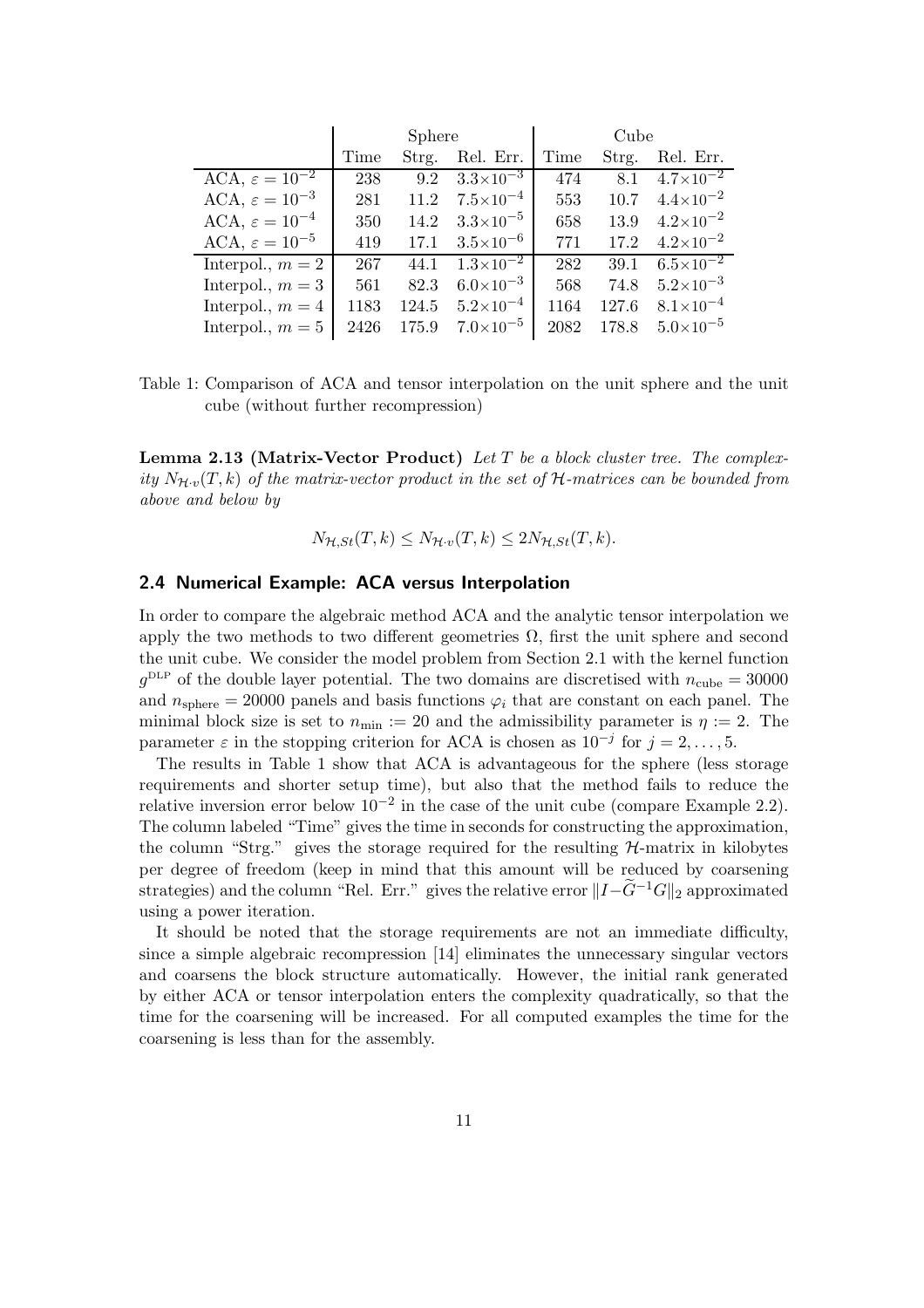The results in Table 1 were obtained by the HLib package [4] on one 900 MHz Ultra-SPARC IIIcu processor in a SunFire 6800 computer.

In the following section we present a combined method, the hybrid cross approximation (HCA) technique, that inherits the provable approximation property from the tensor interpolation while keeping the computational complexity close to that of the ACA heuristic.

#### **3 Hybrid Cross Approximation**

#### **3.1 First Approach: Lagrange Polynomials**

Since the ACA algorithm works well for pointwise evaluations of an asymptotically smooth kernel function, we will apply it to the coupling matrix  $S_{t,s}$  from (2.11). The matrices  $U_t$  and  $V_s$  will neither be computed nor stored, instead we exploit the fact that they are nested.

Let  $t$  be a cluster with a son  $t'$ . Since we use interpolation of constant order, we have

$$
\text{span}\{\mathcal{L}_{\nu}^t : \ \nu \in \{1, \dots, M\}\} = \text{span}\{\mathcal{L}_{\nu'}^{t'} : \ \nu' \in \{1, \dots, M\}\},\
$$

i.e., the different Lagrange bases span the same polynomial space. This implies

$$
\mathcal{L}^t_\nu = \sum_{\nu'=1}^M \mathcal{L}^t_\nu(x_{\nu'}^{t'}) \mathcal{L}^{t'}_{\nu'}.
$$

We collect the coefficients of the basis transformation in a *transfer matrix*  $T_{t'}$  defined by

$$
(T_{t'})_{\nu'\nu} := \mathcal{L}^t_{\nu}(x^{t'}_{\nu'}).
$$

For  $i \in t'$ , we find

$$
(U_t)_{i\nu} = \int_{\Omega^t} \phi_i(x) \mathcal{L}^t_{\nu}(x) dx
$$
  
= 
$$
\sum_{\nu'=1}^M (T_{t'})_{\nu'\nu} \int_{\Omega^t} \phi_i(x) \mathcal{L}^{t'}_{\nu'}(x) dx = (U_{t'} T_{t'})_{i\nu}.
$$

Obviously, the same relationship holds for the matrices  $V_s$ , so we have to compute  $U_t$ and  $V<sub>s</sub>$  only for leaves of the cluster tree and can construct all remaining matrices by using the transfer matrices.

We are now able to formulate the hybrid cross approximation based on tensor interpolation. This first variant  $HCA(I)$  (cf. Algorithm 2) is closer to interpolation than  $ACA$ , in particular one could replace ACA by any rank revealing scheme.

In order to set up the matrices  $U_t$  and  $V_s$ , we have to compute  $(\#t+\#s)M$  integrals of the form  $\int_{\Omega} \phi_i(x) \mathcal{L}_{\nu}^t(x) dx$ . Since we use nested cluster bases, we have to compute these integrals only for the leaves of the cluster tree, and since the leaves form a partition of I, we only have to evaluate  $2M \# I$  integrals.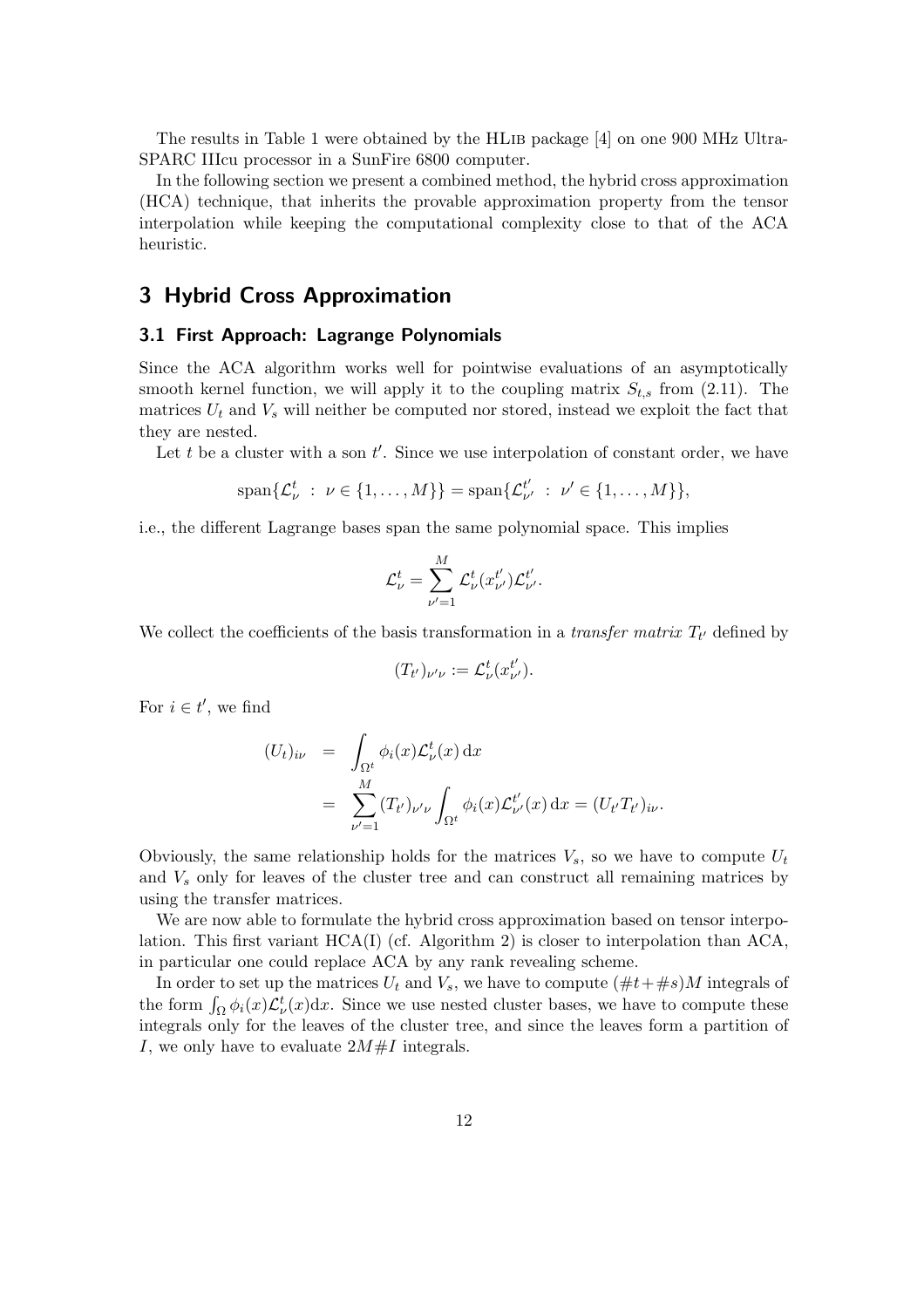#### **Algorithm 2** HCA(I)

**procedure**  $HCA1(S_{t,s}, \text{var } A, B)$ 

Call ACA( $S_{t,s}$ ,  $\widehat{A}$ ,  $\widehat{B}$ ) with  $\widehat{A}$ ,  $\widehat{B} \in \mathbb{R}^{M \times k}$  so that

$$
||S_{t,s} - \widehat{A}\widehat{B}^T||_2 \le \varepsilon ||S_{t,s}||_2
$$

Multiply  $A := U_t\widehat{A}$  and  $B := V_s\widehat{B}$  using the backward transformation.

A further orthogonalisation [3] of the cluster basis can be done on-the-fly and reduces the storage requirements for the basis. The multiplications  $U_tA$ ,  $V_tB$  in the nested structure can be performed efficiently by using the  $\mathcal{H}^2$ -matrix backward transformation [7, 8]. Instead of the ACA algorithm with complexity  $\mathcal{O}(k^2M)$  one could as well compute an SVD of  $S_{t,s}$  in complexity  $\mathcal{O}(M^3)$ .

#### **3.2 Numerical Example for HCA(I)**

We consider the model problems from Section 2.4, namely the Galerkin discretisation of the double layer potential operator on the unit sphere and unit cube by piecewise constant basis functions on a quasi-uniform grid.

|            |               |                  | Sphere |      |                          | Cube |       |                                 |
|------------|---------------|------------------|--------|------|--------------------------|------|-------|---------------------------------|
|            | $\varepsilon$ | $\boldsymbol{m}$ | Time   |      | Strg. Rel. Err.          | Time | Strg. | Rel. Err.                       |
| <b>ACA</b> | $10^{-2}$     |                  | 238    |      | 9.2 $3.3 \times 10^{-3}$ | 474  | 8.1   | $4.7 \times 10^{-2}$            |
| ACA        | $10^{-3}$     |                  | 281    | 11.2 | $7.5\times10^{-4}$       | 553  | 10.7  | $4.4\times10^{-2}$              |
| ACA        | $10^{-4}$     |                  | 350    | 14.2 | $3.3\times10^{-5}$       | 658  | 13.9  | $4.2 \times 10^{-2}$            |
| <b>ACA</b> | $10^{-5}$     |                  | 419    | 17.1 | $3.5 \times 10^{-6}$     | 771  |       | $17.2 \quad 4.2 \times 10^{-2}$ |
| HCA(I)     | $10^{-3}$     | $\overline{2}$   | 205    | 16.2 | $1.6\times10^{-2}$       | 229  | 13.3  | $6.3\times10^{-2}$              |
| HCA(I)     | $10^{-4}$     | 3                | 338    | 21.6 | $3.3\times10^{-3}$       | 372  | 18.0  | $1.8 \times 10^{-2}$            |
| HCA(I)     | $10^{-5}$     | 4                | 619    | 27.5 | $3.5\times10^{-4}$       | 609  | 25.5  | $3.1 \times 10^{-3}$            |
| HCA(I)     | $10^{-6}$     | 5                | 1135   | 33.9 | $1.4\times10^{-4}$       | 1170 | 29.4  | $2.7\times10^{-4}$              |

Table 2: Comparison of ACA and HCA(I)

Table 2 contains the results of a comparison between the ACA heuristic and the interpolation-based HCA(I) algorithm. The column labeled "Time" gives the time in seconds for constructing the approximation, the column "Strg." gives the storage required for the resulting  $H$ -matrix in kilobytes per degree of freedom (keep in mind that this amount will be reduced by coarsening strategies) and the column "Rel. Err." gives the relative error  $||I - \tilde{G}^{-1}G||_2$  approximated using a power iteration.

We can see that  $HCA(I)$  requires more time than the ACA heuristic, but also that it converges on the unit cube while ACA fails.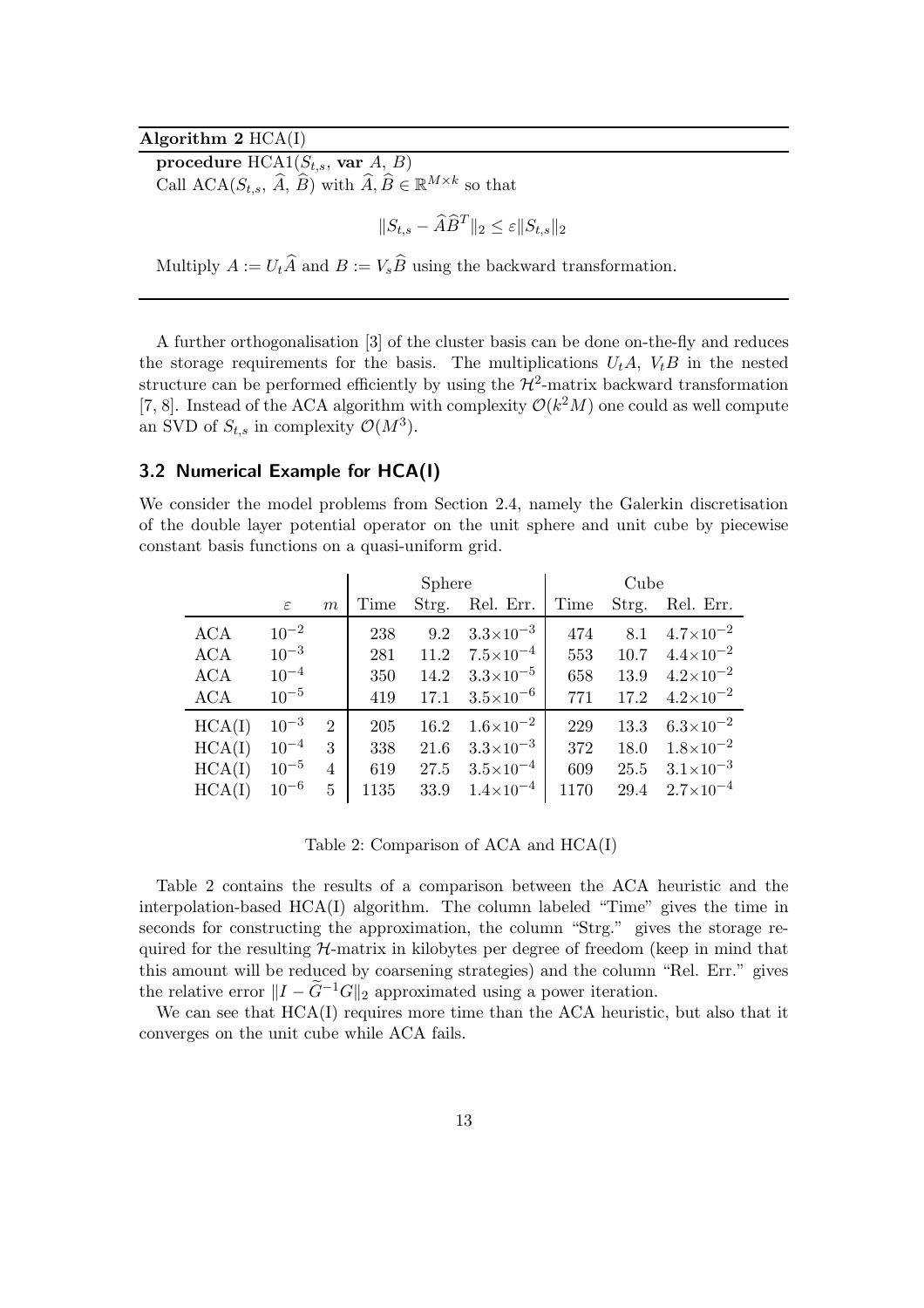#### **3.3 Second Approach: Cross Approximation**

The idea for our second approach is to approximate the generator function  $\gamma(x, y)$  in an admissible bounding box  $B_t \times B_s$  by some functional skeleton

$$
\tilde{\gamma}_1(x,y) = \gamma(x,y_{j_1})\gamma(x_{i_1},y)/\gamma(x_{i_1},y_{j_1}),
$$

where  $x_{i1}$  and  $y_{i1}$  are appropriate interpolation points from an mth order interpolation scheme in  $B_t \times B_s$ . The pivot elements  $i_{\ell}$  and  $j_{\ell}$  coincide with those from an ACA approximation of  $S_{t,s}$ , because a rank 1 ACA approximation is just the evaluation of  $\tilde{\gamma}_1$ in  $(x_i, y_j)_{i,j=1}^M$ .

Successively, we approximate the remainder  $\gamma - \sum_{\ell=1}^{k-1} \tilde{\gamma}_{\ell}$  in the same way and obtain in the end an approximation of the form

$$
\tilde{\gamma}(x,y) := \sum_{\ell=1}^k \left( \sum_{q=1}^\ell \gamma(x,y_{j_q}) C_{\ell,q} \right) \left( \sum_{q=1}^\ell \gamma(x_{i_q},y) D_{\ell,q} \right),
$$

where  $C_{\ell,q}, D_{\ell,q}$  are given by recursion formulae. The final degenerate kernel is defined by

$$
\tilde{g} := D_x D_y \tilde{\gamma}
$$
\n
$$
= \sum_{\ell=1}^k \left( \sum_{q=1}^\ell D_x \gamma(x, y_{j_q}) C_{\ell, q} \right) \left( \sum_{q=1}^\ell D_y \gamma(x_{i_q}, y) D_{\ell, q} \right).
$$

The twofold integrals  $\int_{\Omega} \int_{\Omega} \phi_i(x) g(x, y) \phi_j(y)$  will now resolve into single integrals of the form

$$
\int_{\Omega} \phi_i(x) D_x \gamma(x, y_{j_\ell}) dx, \quad \int_{\Omega} \phi_j(y) D_y \gamma(x_{i_\ell}, y) dy,
$$

and thus the complexity of a  $q$ -point quadrature per basis function in the Galerkin discretisation is reduced from squared cost  $((\#t + \#s)kq^2)$  to linear cost  $((\#t + \#s)kq)$ . For collocation discretisations the integration with respect to one of the two variables is replaced by a simple evaluation of the kernel.

In order to compute the  $k^2$  entries of C, D in Algorithm 3, we have to perform  $\mathcal{O}(k^3)$ arithmetical operations. The total complexity for HCA(II) amounts to  $\mathcal{O}((\#t + \#s)k^2 +$  $M k^2$ ).

#### **3.4 Numerical Example for HCA(II)**

Again, we consider the model problem from Section 2.4. Table 3 contains the results of a comparison between the ACA heuristic and the cross-approximation based HCA(II) algorithm. The column labeled "Time" gives the time in seconds for constructing the approximation, the column "Strg." gives the storage required for the resulting  $H$ -matrix in kilobytes per degree of freedom (keep in mind that this amount will be reduced by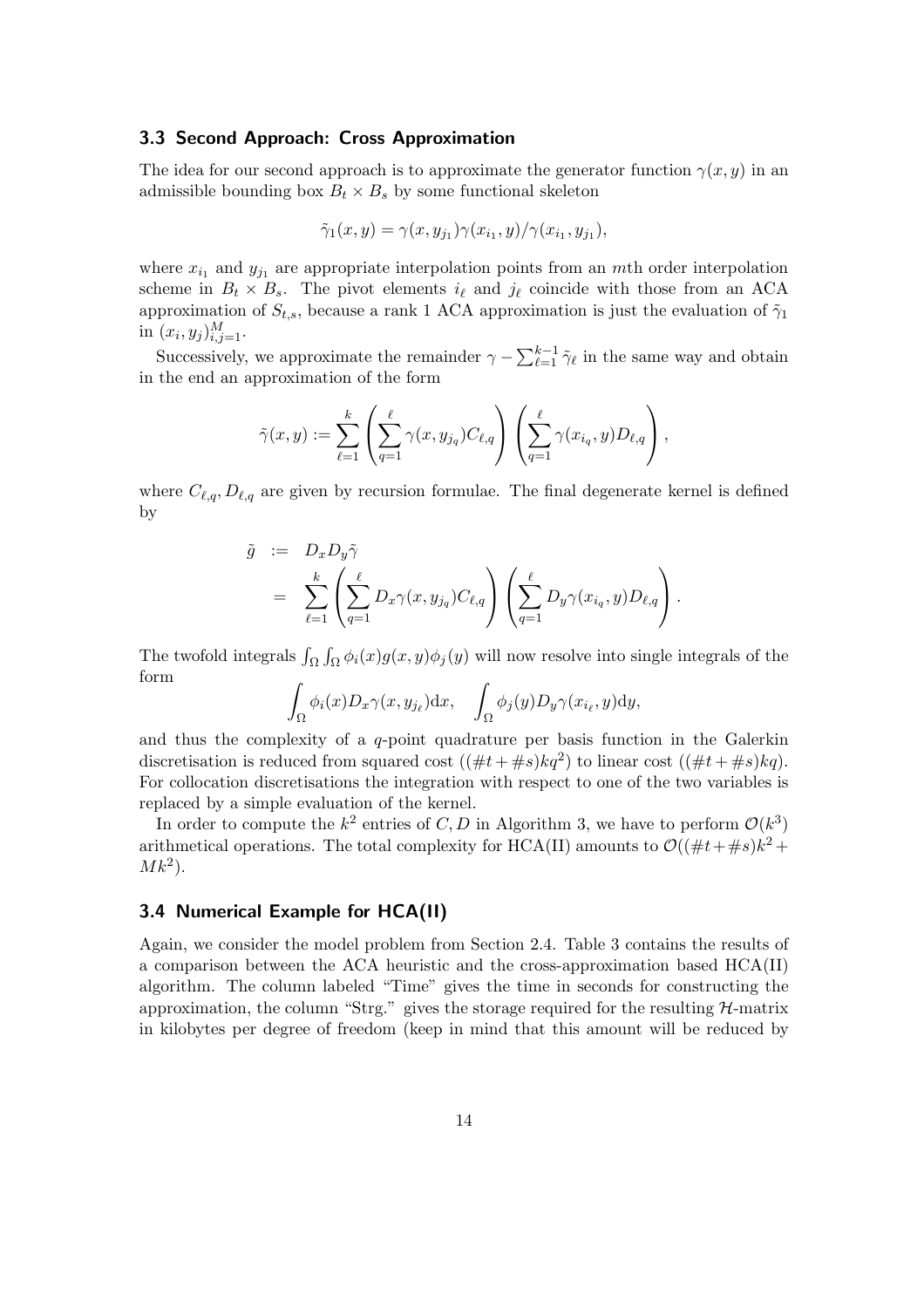#### **Algorithm 3** HCA(II)

**procedure**  $HCA2(S_{t,s}, \text{var } A, B)$ Call ACA( $S_{t,s}$ ,  $\widehat{A}$ ,  $\widehat{B}$ ) with  $\widehat{A}$ ,  $\widehat{B} \in \mathbb{R}^{M \times k}$  so that

$$
||S_{t,s} - \widehat{A}\widehat{B}^T||_2 \le \varepsilon ||S_{t,s}||_2
$$

and store the pivot indices  $(i_{\ell})_{\ell=1}^{k}$ ,  $(j_{\ell})_{\ell=1}^{k}$ Initialise  $C, D \in \mathbb{R}^{k \times k}$  and  $c, d \in \mathbb{R}^k$  by zero for  $\ell = 1, \ldots, k$  do **for**  $i = 1, ..., \ell - 1$  **do**  $d_i := 0, c_i := 0$ **for**  $q = 1, \ldots, i$  **do**  $c_i := c_i + C_{i,q}\gamma(x_{i_\ell},y_{j_q})$  $d_i := d_i + D_{i,q}\gamma(x_{i_q}, y_{i_\ell})$ **end for end for**  $C_{\ell,\ell} := 1/\surd |(\hat{a}_{\ell})_{i_{\ell}}|, \, D_{\ell,\ell} := \mathrm{sign}((\hat{a}_{\ell})_{i_{\ell}})/\surd |(\hat{a}_{\ell})_{i_{\ell}}|$ **for**  $q = 1, ..., \ell - 1$  **do**  $C_{\ell,q} := 0,\,D_{\ell,q} := 0$  ${\bf for} \,\, i = q, \ldots, \ell - 1 \,\, {\bf do}$  $C_{\ell,q} := C_{\ell,q} - C_{i,q} d_i C_{\ell,\ell}$  $D_{\ell,q} := D_{\ell,q} - D_{i,q} c_i D_{\ell,\ell}$ **end for end for end for** Compute the entries of  $\widehat{U} \in \mathbb{R}^{t \times k}$  and  $\widehat{V} \in \mathbb{R}^{s \times k}$  by

$$
\widehat{U}_{i\ell} := \int_{\Omega_t} \phi_i(x) D_x \gamma(x, y_{j\ell}), \quad \widehat{V}_{j\ell} := \int_{\Omega_s} \phi_j(y) D_y \gamma(x_{i_\ell}, y)
$$

Multiply  $A := \widehat{U} C^T$  and  $B := \widehat{V} D^T$ 

coarsening strategies) and the column "Rel. Err." gives the relative error  $||I - \tilde{G}^{-1}G||_2$ approximated using a power iteration.

We can see that HCA(II) requires roughly the same time as the ACA heuristic, but additionally it converges on the unit cube while ACA fails.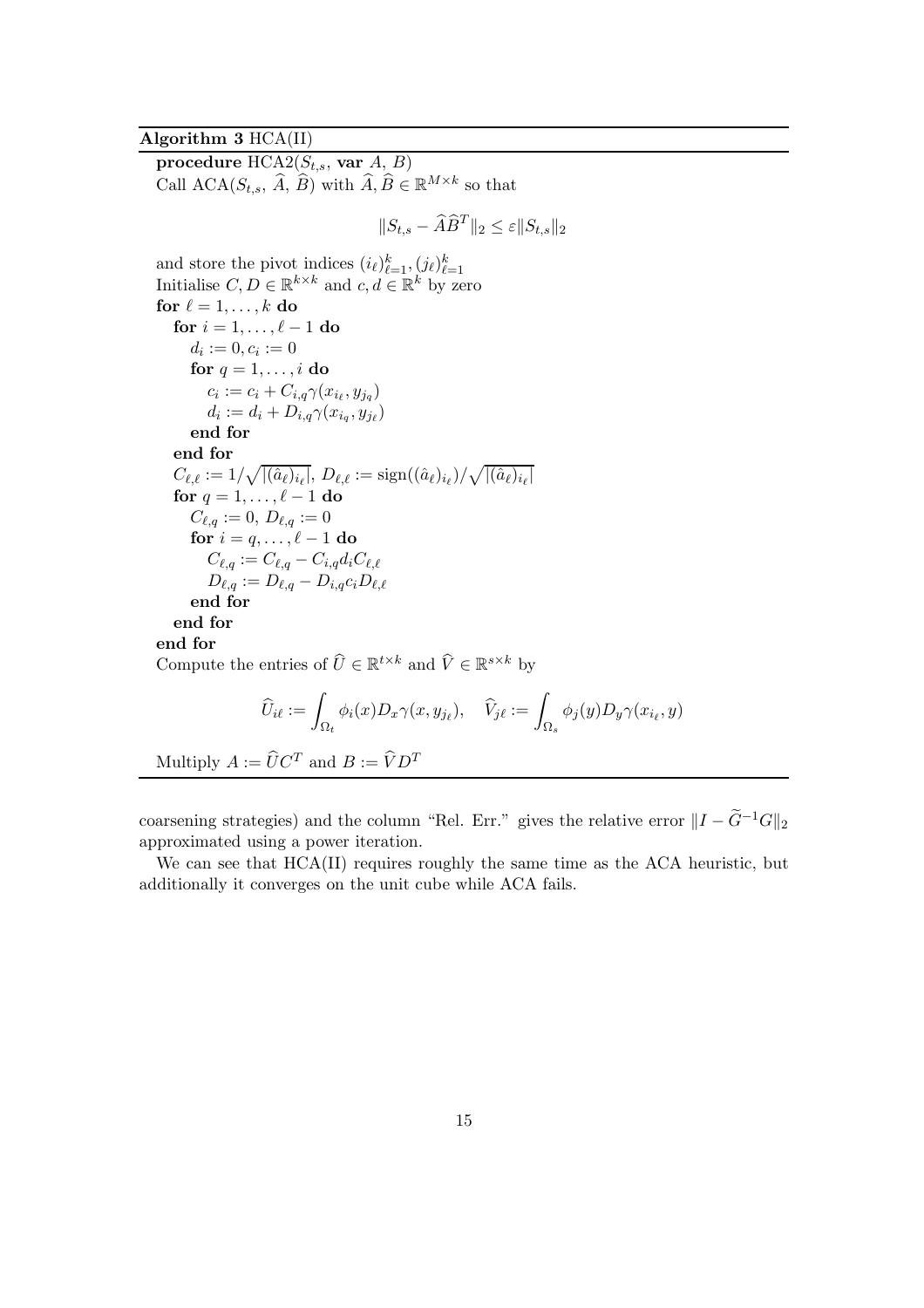|            |               |                | <b>Sphere</b> |      |                          | Cube |       |                                 |
|------------|---------------|----------------|---------------|------|--------------------------|------|-------|---------------------------------|
|            | $\varepsilon$ | m              | Time          |      | Strg. Rel. Err.          | Time | Strg. | Rel. Err.                       |
| <b>ACA</b> | $10^{-2}$     |                | 238           |      | 9.2 $3.3 \times 10^{-3}$ | 474  |       | 8.1 $4.7 \times 10^{-2}$        |
| ACA        | $10^{-3}$     |                | 281           | 11.2 | $7.5\times10^{-4}$       | 553  |       | $10.7 \quad 4.4 \times 10^{-2}$ |
| <b>ACA</b> | $10^{-4}$     |                | 350           | 14.2 | $3.3\times10^{-5}$       | 658  | 13.9  | $4.2\times10^{-2}$              |
| <b>ACA</b> | $10^{-5}$     |                | 419           | 17.1 | $3.5 \times 10^{-6}$     | 771  |       | $17.2 \quad 4.2 \times 10^{-2}$ |
| HCA(II)    | $10^{-3}$     | $\overline{2}$ | 213           | 17.1 | $3.4\times10^{-3}$       | 246  |       | $14.4 \quad 1.5 \times 10^{-2}$ |
| HCA(II)    | $10^{-4}$     | 3              | 275           | 24.8 | $9.5 \times 10^{-4}$     | 326  | 21.2  | $2.9\times10^{-3}$              |
| HCA(II)    | $10^{-5}$     | $\overline{4}$ | 368           | 32.5 | $9.9\times10^{-5}$       | 451  | 28.2  | $6.8\times10^{-4}$              |
| HCA(II)    | $10^{-6}$     | 5              | 494           | 40.5 | $4.2\times10^{-6}$       | 580  | 36.8  | $1.5 \times 10^{-4}$            |

Table 3: Comparison of ACA and HCA(II)

#### **4 Analysis**

#### **4.1 Interpolation Error**

Let  $I_m : C[-1,1] \rightarrow \mathcal{P}_m$  for  $m \in \mathbb{N}$  be a stable interpolation operator of order m satisfying the projection property

$$
I_m[p] = p \qquad \qquad \text{for all } p \in \mathcal{P}_m \tag{4.1}
$$

and the stability property

$$
||I_m[f]||_{\infty} \le \Lambda_m ||f||_{\infty} \qquad \text{for all } f \in C[a, b]. \tag{4.2}
$$

For a given set  $(x_{m,\nu})_{\nu=0}^m$  of interpolation points, the operator  $I_m$  is of the form

$$
I_m[f](x) = \sum_{\nu=0}^m f(x_{m,\nu}) \mathcal{L}_{m,\nu}(x),
$$

where the Lagrange polynomials are given by

$$
\mathcal{L}_{m,\nu}(x) := \prod_{\mu=0,\mu\neq\nu}^m \frac{x - x_\mu}{x_\nu - x_\mu}.
$$

The Chebyshev interpolation operator is defined by setting  $x_{m,\nu} = \cos(\pi(\nu+1)/(2m+2))$ and for this operator the stability constant is bounded by  $\Lambda_m \leq (2/\pi) \ln(m+1) + 1 \leq$  $m+1$  (cf. [20]).

**Lemma 4.1 (Stability of derivatives)** *The estimate*

$$
||(I_m[f])'||_{\infty} \leq \Lambda_m m^2 ||f'||_{\infty}
$$

*holds for all*  $f \in C^1[-1,1]$ *.*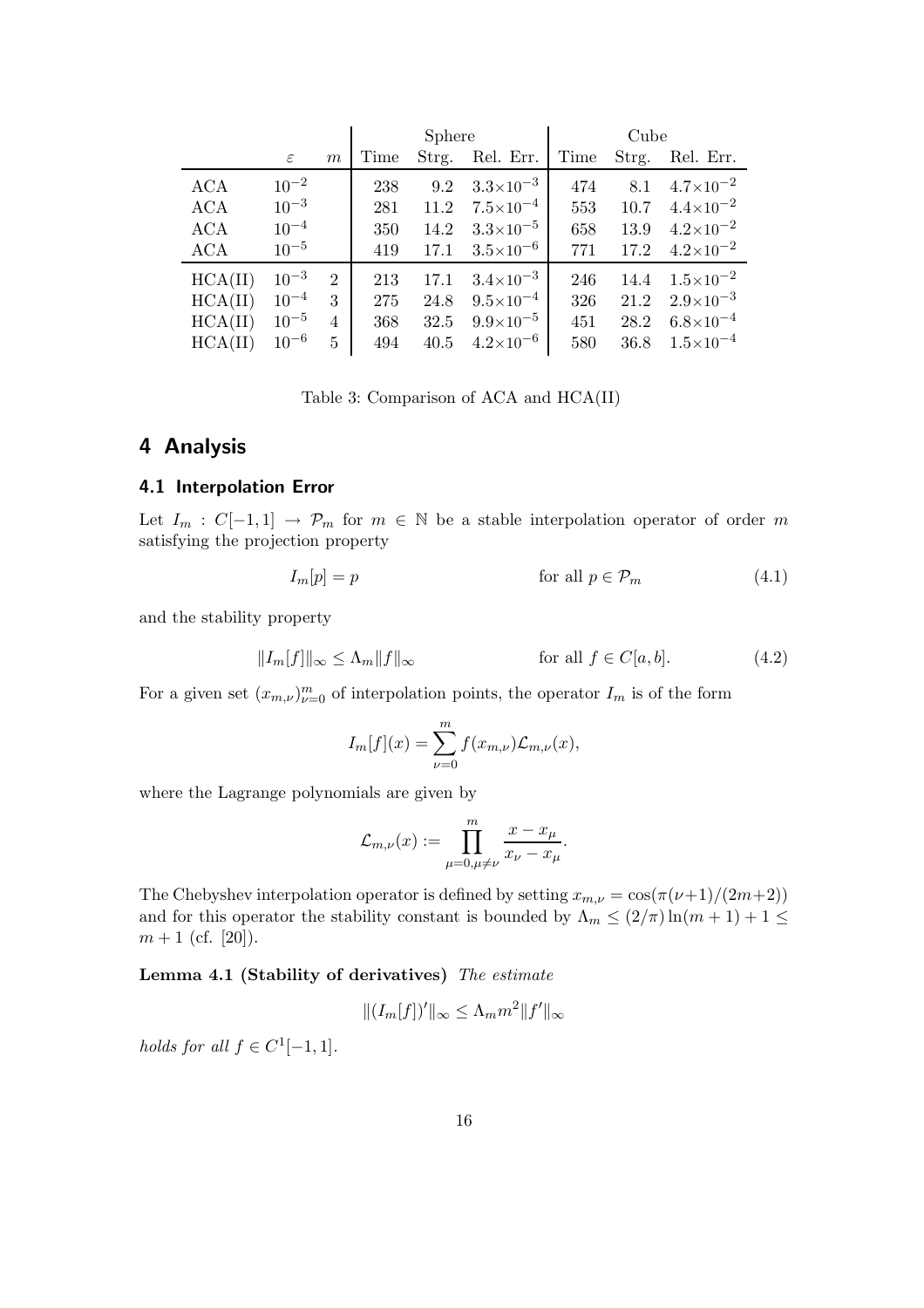*Proof.* Let  $f_0 \equiv f(0)$ . Due to  $f'_0 = 0$  and  $I_m[f_0] = f_0$  (cf. (4.1)), we find

$$
||(I_m[f])'||_{\infty} = ||(I_m[f] - f_0)'||_{\infty} = ||(I_m[f - f_0])'||_{\infty}.
$$

Markov's inequality [10, Theorem 4.1.4] implies

$$
|| (I_m[f - f_0])' ||_{\infty} \le m^2 || I_m[f - f_0] ||_{\infty},
$$

and we can use the stability  $(4.2)$  of  $I<sub>m</sub>$  to find

$$
||I_m[f - f_0]||_{\infty} \le \Lambda_m ||f - f_0||_{\infty}.
$$

By the standard error estimate for the zeroth-order Taylor expansion, we get

$$
||f - f_0||_{\infty} \le ||f'||_{\infty}
$$

and can conclude

$$
||(I_m[f])'||_{\infty} \leq \Lambda_m m^2 ||f'||_{\infty}.
$$

This is the desired estimate (note that this proof can be generalized for higher derivatives by replacing  $f_0$  by appropriate Taylor polynomials).

The multi-dimensional case can be treated by tensor arguments. Let  $d \in \mathbb{N}$  and  $B :=$  $J^1 \times \ldots \times J^d$  for closed intervals  $J^1, \ldots, J^d$  of positive length. For each  $i \in \{1, \ldots, d\}$ , we fix the (unique) affine monotonous bijective map  $\Phi^i : [-1,1] \to J^i$  and define the transformed interpolation operator

$$
I_m^i : C(J^i) \to \mathcal{P}_m, \quad f \mapsto (I_m^i[f \circ \Phi^i]) \circ (\Phi^i)^{-1}.
$$

Lemma 4.1 also holds for the operators  $I_m^i$ ,  $i \in \{1, ..., d\}$ . The tensor interpolation operator for the box  $B$  is given by

$$
I_m^B:=I_m^1\otimes\ldots\otimes I_m^d
$$

and we can prove the following generalisation of the result of [5, Lemma 2.1]:

#### **Lemma 4.2 (Multidimensional Stability)** *Let*  $\alpha \in \{0, 1\}^d$ *. We have*

$$
\|\partial^\alpha I_m^B[f]\|_\infty\leq \Lambda_m^dm^{2|\alpha|}\|\partial^\alpha f\|_\infty
$$

*for all*  $f \in C^1(B)$ *.* 

*Proof.* Let  $f \in C^1(B)$  and  $k, \ell \in \{1, ..., d\}$ . We denote the interpolation points and Lagrange polynomials corresponding to  $J^{\ell}$  by

$$
x_{m,\nu}^\ell:=\Phi^\ell(x_{m,\nu}),\quad \mathcal{L}_{m,\nu}^\ell:=\mathcal{L}_{m,\nu}\circ(\Phi^\ell)^{-1}
$$

and define the interpolation operator in the  $\ell$ th component by

$$
I_m^{B,\ell} := (I \otimes \ldots \otimes I \otimes I_m^{\ell} \otimes I \otimes \ldots \otimes I).
$$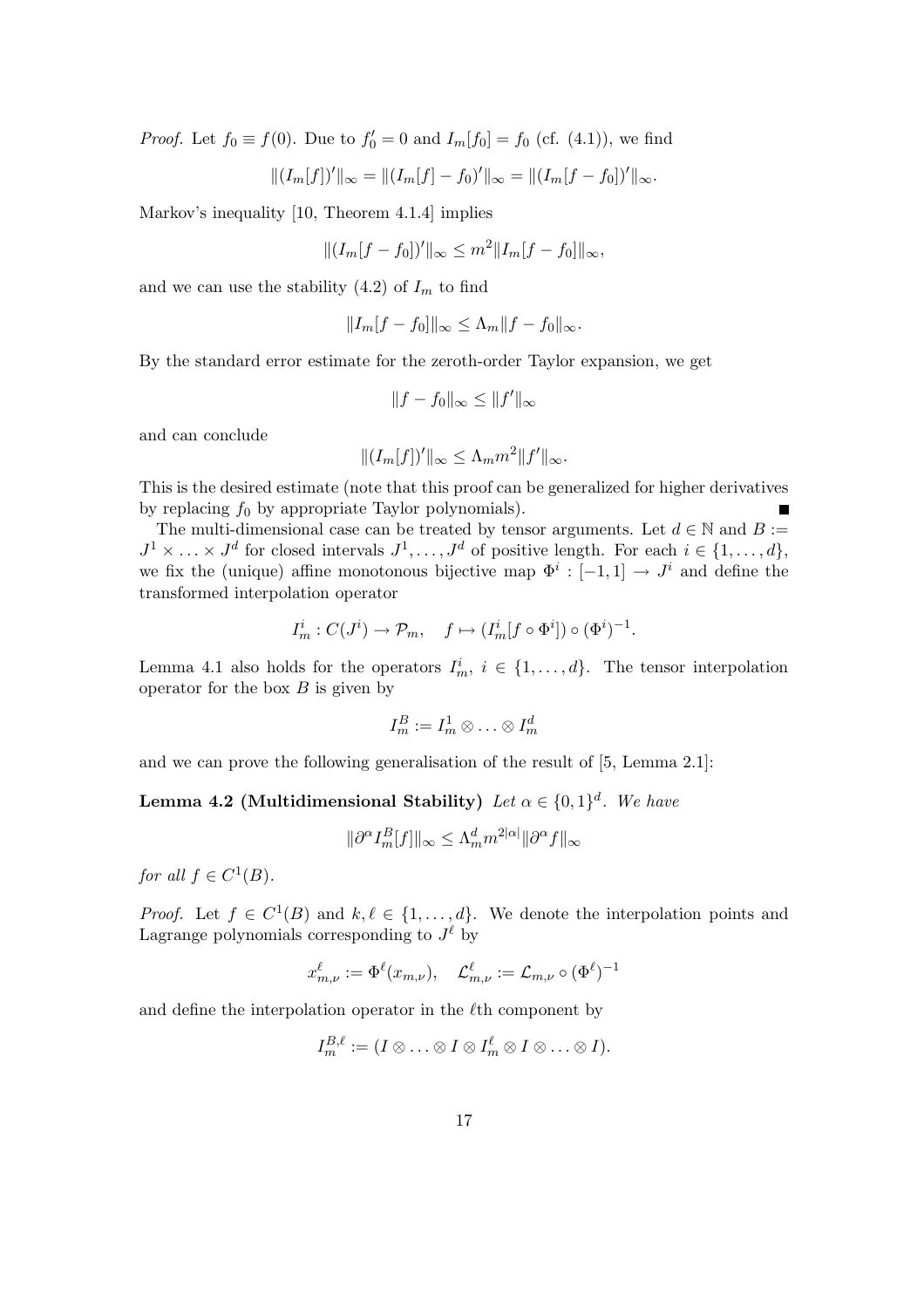We observe

$$
I_m^{B,\ell}[f](x) = \sum_{\nu=0}^m f(x_1,\ldots,x_{\ell-1},x_{m,\nu}^{\ell},x_{\ell+1},\ldots,x_d) \mathcal{L}_{m,\nu}^{\ell}(x_{\ell}).
$$

Differentiating and using (4.2) and Lemma 4.1 yields

$$
\left\|\partial_k(I_m^{B,\ell}[f])\right\|_{\infty} \le \begin{cases} \Lambda_m m^2 \|\partial_k f\|_{\infty} & \text{if } \ell = k\\ \Lambda_m \|\partial_k f\|_{\infty} & \text{otherwise.} \end{cases}
$$

Due to

$$
I_m^B = \prod_{\ell=1}^d I_m^{B,\ell},
$$

this inequality implies the desired estimate.

In order to prove an error estimate for the derivatives of multi-dimensional tensor interpolations, we will apply [5, Theorem 3.2] to a suitable derivative of  $\gamma$ . Since the error estimate only holds for asymptotically smooth functions, we have to demonstrate that derivatives of asymptotically smooth functions are again asymptotically smooth.

**Lemma 4.3 (Smoothness of Derivatives)** *Let*  $\alpha \in \{0,1\}^d$ , *let*  $f \in C^{\infty}(B)$  *such that there are constants*  $C_0, c_0 \in \mathbb{R}_{\geq 1}$  *satisfying* 

$$
\|\partial^{\beta} f\|_{\infty} \leq C_0 c_0^{|\beta|} \beta!
$$

*for all*  $\beta \in \mathbb{N}_0^d$ *. Let*  $c_1 \in \mathbb{R}_{>c_0}$ *. There is a constant*  $C \in \mathbb{R}$ *, depending only on*  $\alpha$ *, d and* c0/c1*, such that*

$$
\|\partial^{\beta}\partial^{\alpha}f\|_{\infty} \leq C_1 c_1^{|\beta|} \beta!
$$

*holds with*  $C_1 = CC_0c_0^{|\alpha|}$  for all  $\beta \in \mathbb{N}_0^d$ .

*Proof.* We find

$$
\|\partial^{\beta}\partial^{\alpha}f\|_{\infty} = \|\partial^{\alpha+\beta}f\|_{\infty}
$$
  
\n
$$
\leq C_{0}c_{0}^{|\alpha|}c_{0}^{|\beta|}(\alpha+\beta)! = C_{0}c_{0}^{|\alpha|}\left(\prod_{i=1,\alpha_{i}\neq 0}^{d}(\beta+1)\right)c_{0}^{|\beta|}\beta!
$$
  
\n
$$
\leq C_{0}c_{0}^{|\alpha|}\left(\prod_{i=1,\alpha_{i}\neq 0}^{d}(\beta+1)\right)\left(\frac{c_{0}}{c_{1}}\right)^{|\beta|}c_{1}^{|\beta|}\beta!
$$

Due to  $c_1 > c_0$ , we have  $c_0/c_1 < 1$  and can find a constant  $C \in \mathbb{R}_{>0}$  satisfying

$$
\left(\prod_{i=1,\alpha_i\neq 0}^d (\beta+1)\right) \left(\frac{c_0}{c_1}\right)^{|\beta|} \le C
$$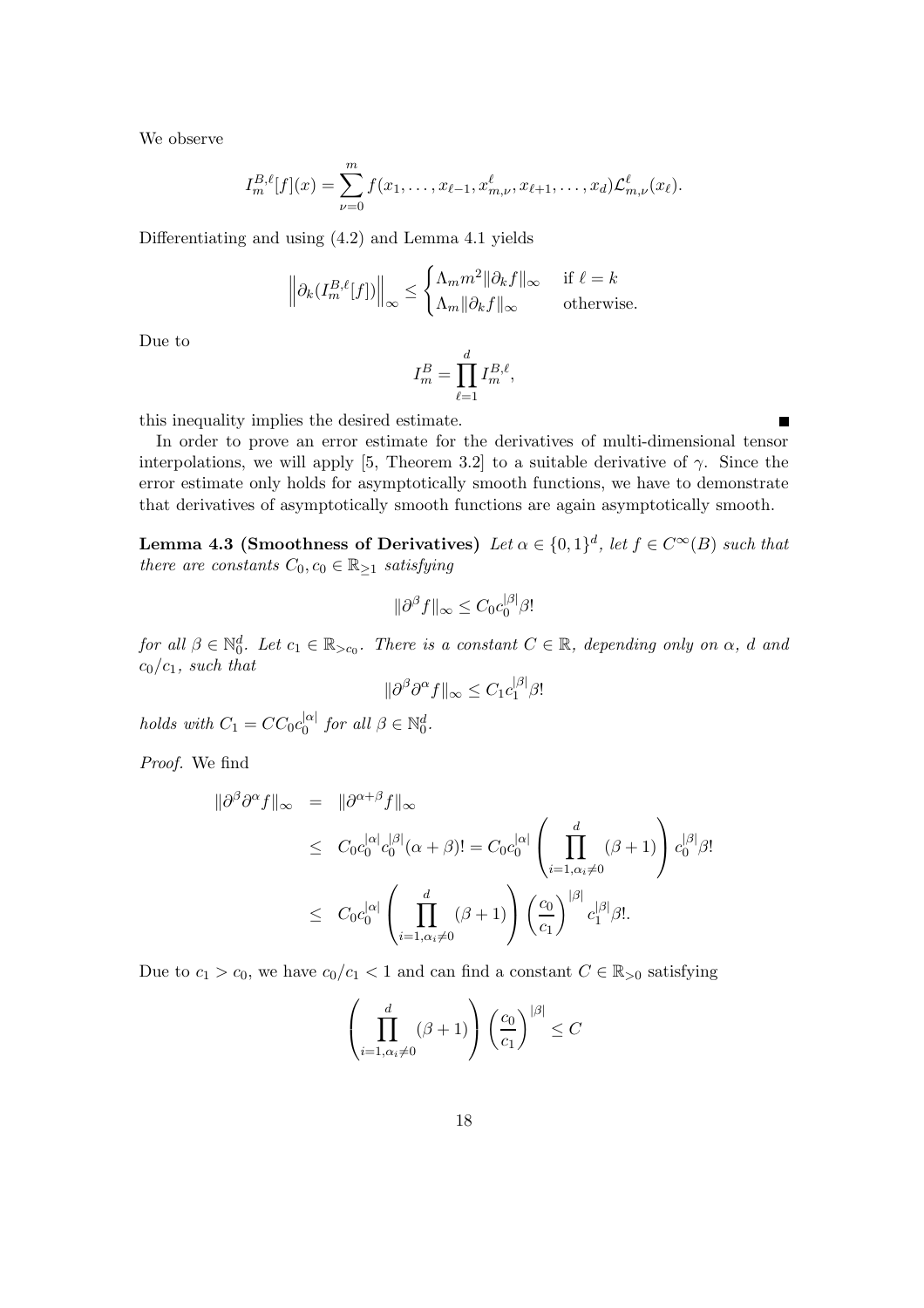for all  $\beta \in \mathbb{N}_0^d$ . The proof closes by setting  $C_1 := CC_0 c_0^{|\alpha|}$  and observing

$$
\|\partial^{\beta}\partial^{\alpha}f\|_{\infty} \leq C_0 c_0^{|\alpha|} \left(\prod_{i=1,\alpha_i\neq 0}^d (\beta+1)\right) \left(\frac{c_0}{c_1}\right)^{|\beta|} c_1^{|\beta|} \beta!
$$
  

$$
\leq C_0 c_0^{|\alpha|} C c_1^{|\beta|} \beta! = C_1 c_1^{|\beta|} \beta!.
$$

Now we can proceed to prove an error estimate for the derivatives of multi-dimensional tensor interpolants by generalising the result of [5, Theorem 3.2]:

**Theorem 4.4 (Approximation of Derivatives)** *Let*  $\alpha, \beta \in \{0, 1\}^3$ *. Let*  $m \ge 1$ *. Let*  $c_1 > c_0$ . There is a polynomial  $C_{\text{apx}}$  *satisfying* 

$$
\|\partial_x^\alpha \partial_y^\beta (\gamma-I_m^{B_t\times B_s}[\gamma])\|_\infty\leq \frac{C_{\rm apx}(m)\Lambda_m^6\Lambda_{m-1}^6}{(C_{\rm as2}\operatorname{dist}(B_t,B_s))^{\sigma+|\alpha+\beta|}}\left(\frac{\eta}{\eta+C_{\rm as2}}\right)^m.
$$

*for all*  $m \in \mathbb{N}$  *and all admissible bounding boxes*  $B_t$  *and*  $B_s$ *.* 

*Proof.* Let  $B := B_t \times B_s$ , let  $d = 6$ , let  $\mu := (\alpha, \beta) \in \mathbb{N}_0^d$ . The generator function  $\gamma$  is asymptotically smooth with

$$
C_0 = C_{\text{as}1}(C_{\text{as}2} \text{dist}(B_t, B_s))^{-\sigma}
$$
 and  $c_0 := C_{\text{as}2}^{-1}$ ,

and this implies  $\gamma|_B \in C^{\infty}(B)$ . Due to Lemma 4.3, the function  $\gamma' := \partial_x^{\alpha} \partial_y^{\beta} \gamma = \partial^{\mu} \gamma$  is also asymptotically smooth with

$$
C_1 = C(C_{as2} dist(B_t, B_s))^{-\sigma - |\alpha|}
$$
 and  $c_1 := \sqrt{2}c_0$ 

for a constant C that does not depend on  $B_t, B_s$  or m. We can apply [5, Theorem 3.2] in order to find a tensor polynomial  $\tilde{\gamma}'$  of order  $m-1$  and a constant  $\tilde{C} := 8e$  satisfying

$$
\|\gamma' - \tilde{\gamma}'\|_{\infty} \le \frac{\tilde{C}(1 + c_1 \operatorname{diam}(B_t \times B_s))C_1 \Lambda_{m-1}^d m}{\left(1 + \frac{2}{c_1 \operatorname{diam}(B_t \times B_s)}\right)^m}.
$$
\n(4.3)

Since  $B_t$  and  $B_s$  are admissible, (2.6) holds and we find

$$
c_1 \operatorname{diam}(B_t \times B_s) \le c_1 (\operatorname{diam}(B_t)^2 + \operatorname{diam}(B_s)^2)^{1/2}
$$
  
\n
$$
\le c_1 \sqrt{2} \max \{ \operatorname{diam}(B_t), \operatorname{diam}(B_s) \}
$$
  
\n
$$
\le 2c_0 \eta \operatorname{dist}(B_t, B_s) = \frac{2\eta \operatorname{dist}(B_t, B_s)}{C_{\text{as}2} \operatorname{dist}(B_t, B_s)}
$$
  
\n
$$
= 2\eta/C_{\text{as}2},
$$

so the error estimate (4.3) takes the form

$$
\|\gamma' - \tilde{\gamma}'\|_{\infty} \le \frac{C\tilde{C}(1 + 2\eta/C_{\text{as}2})\Lambda_{m-1}^d m}{(C_{\text{as}2}\,\text{dist}(B_t, B_s))^{\sigma + |\mu|}} \left(1 + \frac{C_{\text{as}2}}{\eta}\right)^{-m}
$$

$$
= \frac{C'(m)\Lambda_{m-1}^d}{(C_{\text{as}2}\,\text{dist}(B_t, B_s))^{\sigma + |\mu|}} \left(\frac{\eta}{\eta + C_{\text{as}2}}\right)^m
$$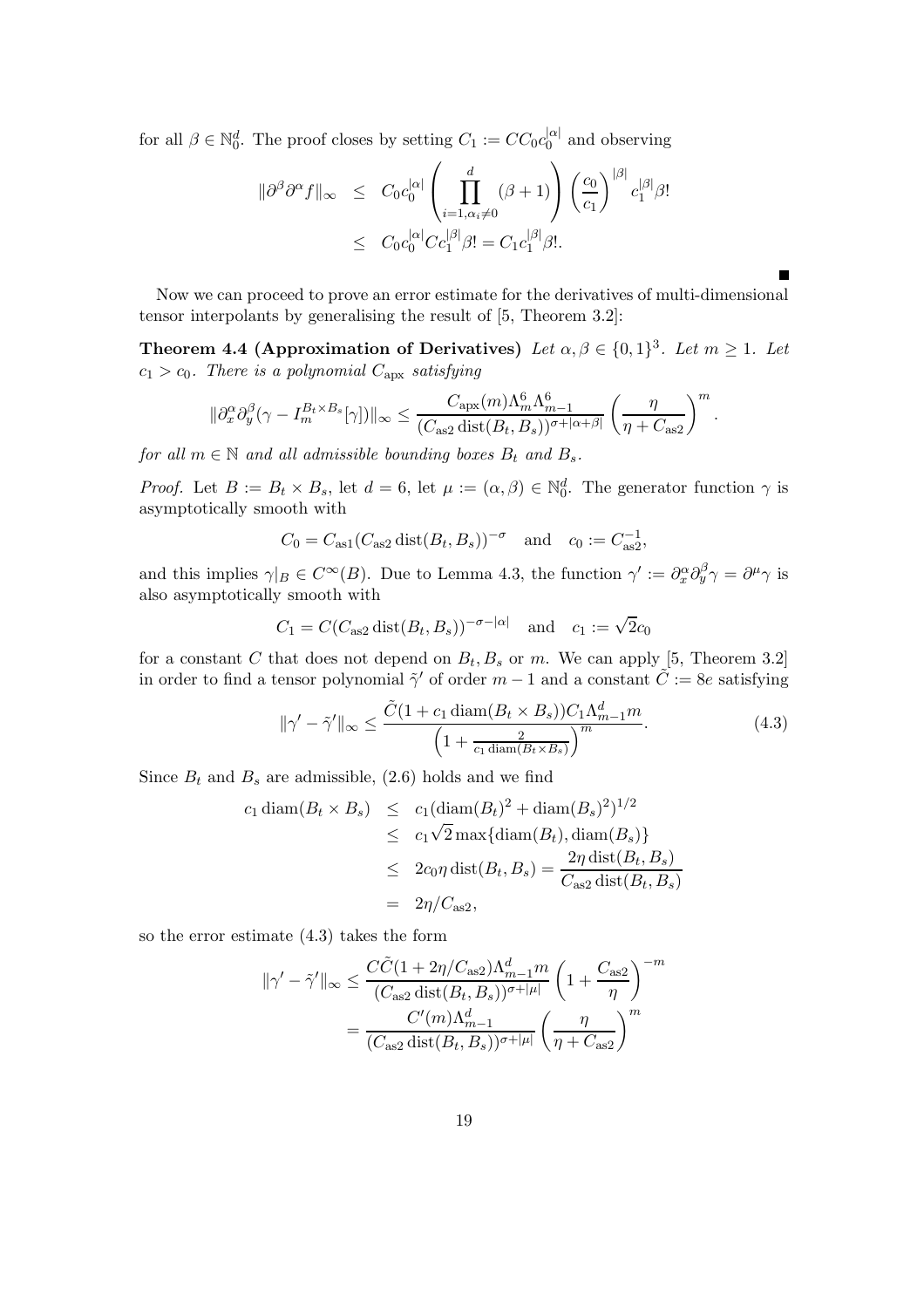with  $C'(m) := C\tilde{C}(1 + 2\eta/C_{\text{as}2})m$ .

Let  $\tilde{\gamma}$  be an antiderivative of  $\tilde{\gamma}'$  satisfying

$$
\partial_x^{\alpha} \partial_y^{\beta} \tilde{\gamma} = \tilde{\gamma}'.
$$

Since  $\tilde{\gamma}'$  is a tensor polynomial of order  $m-1$ ,  $\tilde{\gamma}$  is a tensor polynomial of order m and we can apply Lemma 4.1 to find

$$
\begin{split} \|\partial_x^{\alpha}\partial_y^{\beta}\gamma - \partial_x^{\alpha}\partial_y^{\beta}I_m^B[\gamma]\|_{\infty} &\leq \|\partial_x^{\alpha}\partial_y^{\beta}\gamma - \partial_x^{\alpha}\partial_y^{\beta}\tilde{\gamma}\|_{\infty} + \|\partial_x^{\alpha}\partial_y^{\beta}I_m^B[\gamma - \tilde{\gamma}]\|_{\infty} \\ &\leq (1 + \Lambda_m^dm^{2|\alpha+\beta|})\|\partial_x^{\alpha}\partial_y^{\beta}(\gamma - \tilde{\gamma})\|_{\infty} \\ &= (1 + \Lambda_m^dm^{2|\alpha+\beta|})\|\gamma' - \tilde{\gamma}'\|_{\infty} \\ &\leq \frac{C'(m)\Lambda_{m-1}^d\Lambda_m^d(1 + m^{2|\alpha+\beta|})}{(C_{\rm as2}\operatorname{dist}(B_t, B_s))^{\sigma+|\alpha+\beta|}}\left(\frac{\eta}{\eta + C_{\rm as2}}\right)^m. \end{split}
$$

Setting  $C_{\text{apx}}(m) := C'(m)(1 + m^{2|\alpha + \beta|})$  concludes the proof.

In order to find an error estimate for  $\tilde{g}$ , we have to bound the norms of the coefficients. We set

$$
||c_0^x|| := \sup\{|c_0^x(x)| : x \in \Omega\},
$$
  
\n
$$
||c^x|| := \sup\{|c_1^x(x)| + |c_2^x(x)| + |c_3^x(x)| : x \in \Omega\},
$$
  
\n
$$
||c_0^y|| := \sup\{|c_0^y(y)| : y \in \Omega\},
$$
  
\n
$$
||c^y|| := \sup\{|c_1^y(y)| + |c_2^y(y)| + |c_3^y(y)| : x \in \Omega\}
$$

and get the following error bound:

**Corollary 4.5 (Separable Approximation)** *There is a polynomial*  $C_g$  *such that* 

$$
||g - \tilde{g}||_{\infty, \Omega_t \times \Omega_s} \le \frac{C_g(m)\Lambda_m^6 \Lambda_{m-1}^6}{(C_{\text{as}2} \operatorname{dist}(B_t, B_s))^{\sigma}} \left(\frac{\eta}{\eta + C_{\text{as}2}}\right)^m
$$

$$
\left( ||c_0^x|| + \frac{C_{\text{as}2}^{-1}||c^x||}{\operatorname{dist}(B_t, B_s)} \right) \left( ||c_0^y|| + \frac{C_{\text{as}2}^{-1}||c^y||}{\operatorname{dist}(B_t, B_s)} \right)
$$

*holds for all*  $m \in \mathbb{N}$  *and all admissible bounding boxes*  $B_t, B_s$ .

*Proof.* This is a direct consequence of Theorem 4.4.

We will now use this estimate to derive error bounds for the discrete matrices. In order to do so, we fix a constant  $C_{\text{fe}} \in \mathbb{R}_{>0}$  satisfying

$$
\|\sum_{i\in I} x_i \varphi_i\|_{L^2}^2 \le C_{\text{fe}} h^{d_{\Omega}} \|x\|_2^2 \tag{4.4}
$$

for all vectors  $x \in \mathbb{R}^I$ , a mesh size  $h \in \mathbb{R}_{>0}$  and the intrinsic dimension  $d_{\Omega} \in \mathbb{N}$  of  $\Omega$ .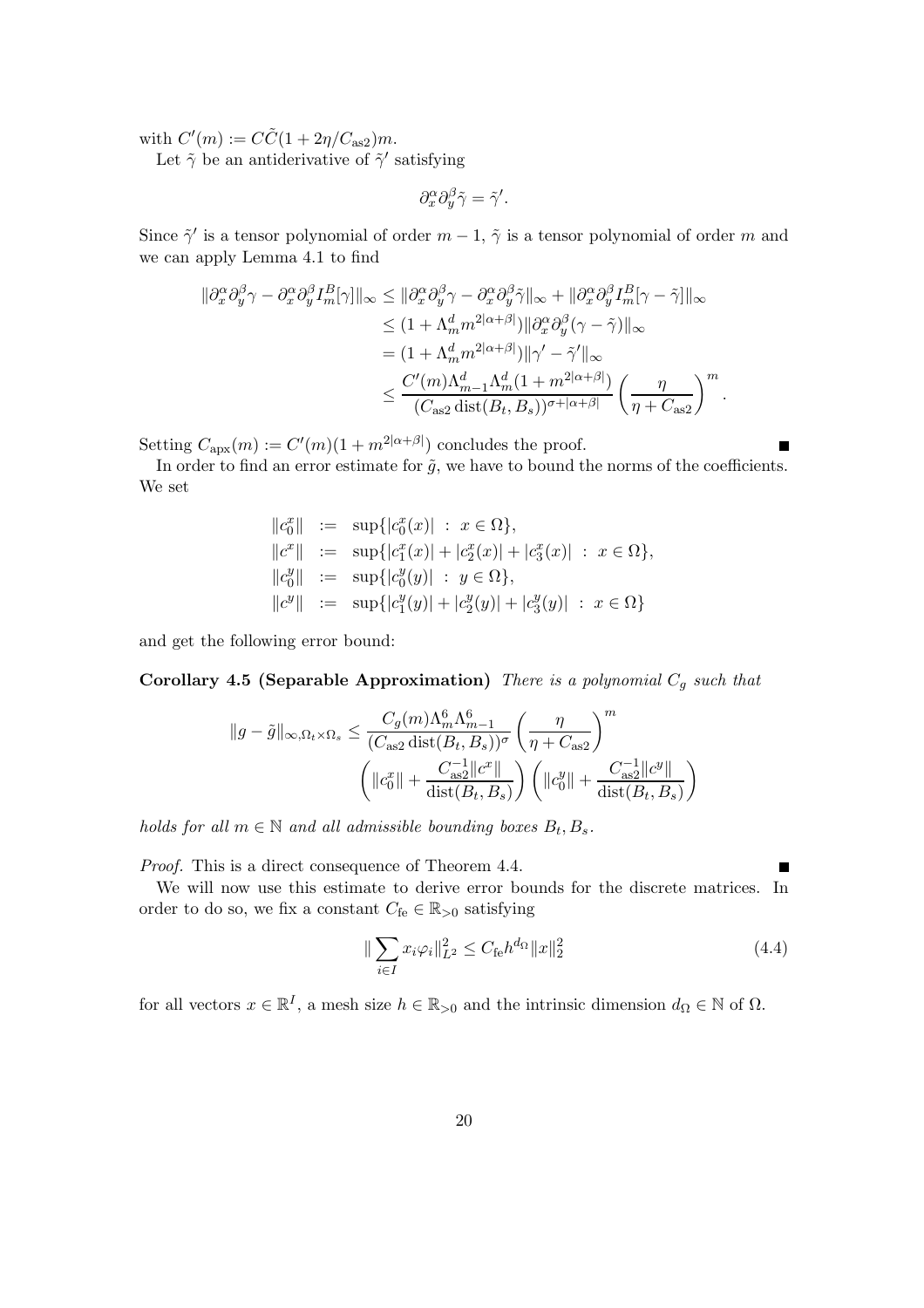**Lemma 4.6 (Low-rank Approximation)** *Let*  $t \times s$  *be an admissible block, and let*  $\tilde{q}$ *be an approximation of g. Let*  $C_{\text{fe}}$ ,  $d_{\Omega}$ , *h be as in (4.4). Then the factorized matrix from (2.9) satisfies*

$$
||G|_{t \times s} - U_t S_{t,s} V_s^T ||_2 \leq C_{\text{fe}} |\Omega_t|^{1/2} |\Omega_s|^{1/2} h^{d_{\Omega}} ||g - \tilde{g}||_{\infty, \Omega_t \times \Omega_s}.
$$

*Proof.* Let  $u \in \mathbb{R}^t$  and  $v \in \mathbb{R}^s$ . Let

$$
\hat{u} := \sum_{i \in t} u_i \varphi_i, \qquad \qquad \hat{v} := \sum_{j \in t} v_j \varphi_j.
$$

Using the short notation  $\delta := ||g - \tilde{g}||_{\infty, \Omega_t \times \Omega_s}$  we find

$$
\begin{aligned} |\langle u, (G|_{t\times s} - U_t S_{t,s} V_s^T) v \rangle| &= \left| \int_{\Omega_t} \int_{\Omega_s} (g - \tilde{g})(x, y) \hat{u}(x) \hat{v}(y) \, dy \, dx \right| \\ &\leq \delta \int_{\Omega_t} |\hat{u}(x)| \, dx \int_{\Omega_s} |\hat{v}(y)| \, dy \\ &\stackrel{C-S}{\leq} \delta |\Omega_t|^{1/2} ||\hat{u}||_{L^2} |\Omega_s|^{1/2} ||\hat{v}||_{L^2} \\ &\stackrel{(4.4)}{\leq} C_{\text{fe}} \delta |\Omega_t|^{1/2} |\Omega_s|^{1/2} h^{d_{\Omega}} ||u||_2 ||v||_2. \end{aligned}
$$

Since this estimate holds for arbitrary  $u$  and  $v$ , it implies the desired upper bound.

**Corollary 4.7 (Chebyshev Interpolation)** *Let*  $t \times s$  *be an admissible block. Let*  $d_{\Omega}$ , *h be as in (4.4). If the local interpolants are constructed by Chebyshev interpolation, the factorised matrix from (2.9) satisfies*

$$
||G|_{t \times s} - U_t S_{t,s} V_s^T ||_2 \leq \frac{C_c(m) |\Omega_t|^{1/2} |\Omega_s|^{1/2} h^{d_{\Omega}}}{(C_{\text{as}2} \operatorname{dist}(B_t, B_s))^{\sigma}} \left(\frac{\eta}{\eta + C_{\text{as}2}}\right)^m \times \\ \times \left( ||c_0^x|| + \frac{C_{\text{as}2}^{-1} ||c^x||}{\operatorname{dist}(B_t, B_s)} \right) \times \\ \times \left( ||c_0^y|| + \frac{C_{\text{as}2}^{-1} ||c^y||}{\operatorname{dist}(B_t, B_s)} \right)
$$

*for a polynomial*  $C_c$  *that does not depend on t, s, m or h.* 

*Proof.* Combine Lemma 4.6 with Corollary 4.5 and the fact that  $\Lambda_m \leq m+1$  holds for Chebyshev interpolation (cf. [20]).

#### **4.2 HCA based on Lagrange Polynomials**

In HCA(I), we replace  $S_{t,s}$  by a low-rank approximation  $\widetilde{S}_{t,s}$ , so the total error in an admissible block  $t \times s$  can be split into the sum

$$
||G|_{t\times s} - U_t \widetilde{S}_{t,s} V_s^T ||_2 \leq ||G|_{t\times s} - U_t S_{t,s} V_s^T ||_2
$$
  
+ 
$$
||U_t (S_{t,s} - \widetilde{S}_{t,s}) V_s^T ||_2
$$
  

$$
\leq ||G|_{t\times s} - U_t S_{t,s} V_s^T ||_2
$$
  
+ 
$$
||U_t ||_2 ||S_{t,s} - \widetilde{S}_{t,s} ||_2 ||V_s ||_2.
$$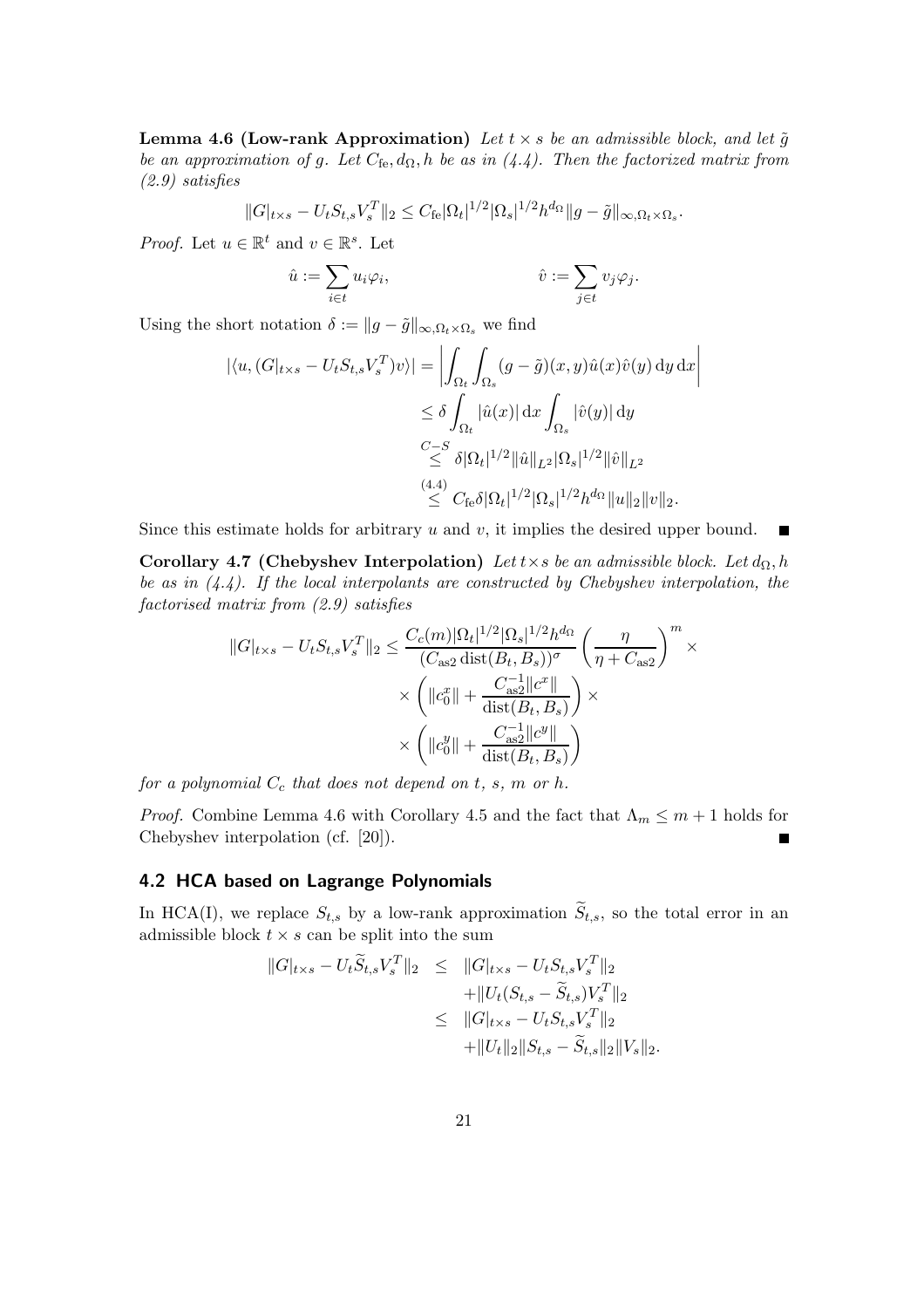The first term is bounded due to Corollary 4.7, so we only have to consider the second. Here, the error  $||S_{t,s} - S_{t,s}||_2$  introduced by the ACA algorithm is scaled by the matrices  $||U_t||_2$  and  $||V_s||_2$  corresponding to discretised Lagrange polynomials. The ACA error can be controlled directly, so we have a complete error estimate once we can bound the latter two norms.

**Lemma 4.8 (Bound of**  $U_t$ ) *Let*  $C_{\text{fe}}, d_{\Omega}, h$  *be as in (4.4). Then the matrix*  $U_t$  *from (2.10) satisfies*

$$
||U_t||_2 \leq C_{\text{fe}}^{1/2} \Lambda_m^3 |\Omega_t|^{1/2} h^{d_{\Omega}/2} \left( ||c_0^x|| + \frac{2m^2}{\text{diam}(B_t)} ||c^x|| \right).
$$

*Proof.* Let  $u \in \mathbb{R}^t$  and  $v \in \mathbb{R}^M$ . We set

$$
\hat{u} := \sum_{i \in t} u_i \varphi_i, \qquad \qquad \hat{v} := \sum_{\nu=1}^M v_{\nu} \mathcal{L}_{\nu}^t
$$

and find

$$
|\langle u, U_t v \rangle| = \left| \int_{\Omega_t} \hat{u}(x) (D_x \hat{v})(x) dx \right| \leq ||D_x \hat{v}||_{\infty} |\Omega_t|^{1/2} ||\hat{u}||_{L^2}
$$
  

$$
\leq C_{\text{fe}} |\Omega_t|^{1/2} h^{d_{\Omega}/2} ||D_x \hat{v}||_{\infty} ||u||_2.
$$

We have to bound

$$
||D_x \hat{v}||_{\infty} \le ||c_0^x|| ||\hat{v}||_{\infty} + \sum_{j=1}^3 ||c_j^x||_{\infty} ||\partial_j \hat{v}||_{\infty}.
$$

For the first term, we use the stability (4.2) of the interpolation in order to find

$$
\|\hat{v}\|_{\infty}\leq \Lambda_m^3 \|v\|_{\infty}\leq \Lambda_m^3 \|v\|_2.
$$

For the remaining terms, we use Markov's inequality [10, Theorem 4.1.4] to find

$$
\|\partial_i \hat v\|_\infty \leq \frac{2m^2}{\text{diam}(B_t)} \|\hat v\|_\infty
$$

and then use the previous estimate. We end up with the bound

$$
|\langle u, U_t v \rangle| \le C_{\text{fe}}^{1/2} \Lambda_m^3 |\Omega_t|^{1/2} h^{d_{\Omega}/2} \left( ||c_0^x|| + \frac{2m^2}{\text{diam}(B_t)} ||c^x|| \right) ||v||_2 ||u||_2,
$$

and since this holds for all  $u$  and  $v$ , the proof is complete.

Obviously this Lemma can also be used to find an upper bound for the norm  $||V_s||_2$ . The difference  $\varepsilon_{\text{ACA}} := \|S_{t,s} - \tilde{S}^{t,s}\|$  is due to the ACA approximation (see Assumption 4.9) but any rank revealing scheme could be used, even a singular value decomposition of the  $M \times M$  matrix  $S_{t,s}$ .

 $\blacksquare$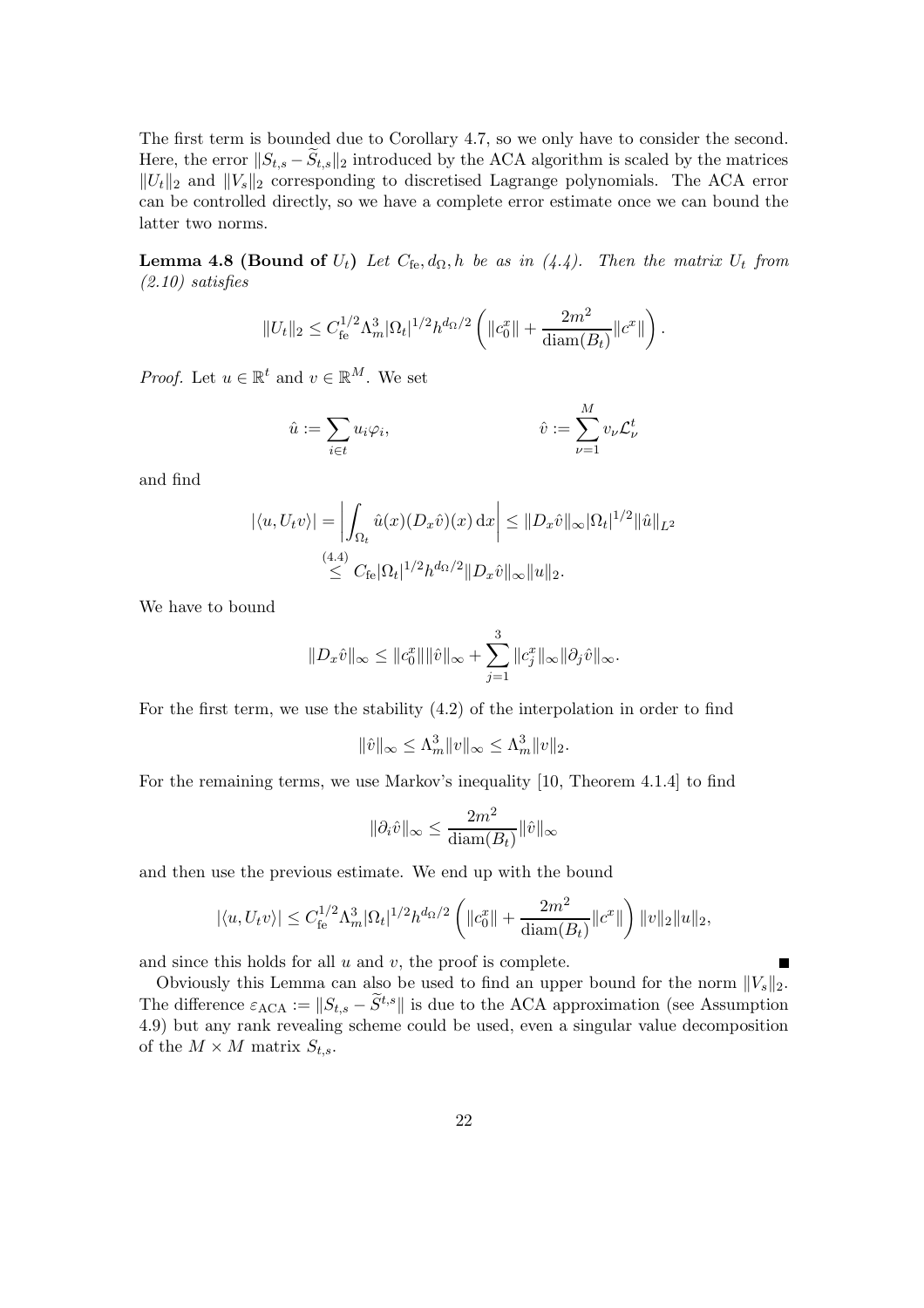#### **4.3 HCA based on Cross Approximation**

In HCA(II) we replace the kernel function  $g(x, y) = D_x D_y \gamma(x, y)$  by the approximant  $\tilde{g} := D_x D_y \tilde{\gamma}(x, y)$  with

$$
\tilde{\gamma}(x,y) := \sum_{\ell=1}^k \left( \sum_{q=1}^\ell \gamma(x,y_{j_q}) C_{\ell,q} \right) \left( \sum_{q=1}^\ell \gamma(x_{i_q},y) D_{\ell,q} \right). \tag{4.5}
$$

The coefficient matrices  $C, D$  above are given by the following recursion formula (see Algorithm 3):

$$
d_{\iota}^{(\ell)} := \sum_{q=1}^{i} \gamma(x_{i_q}, y_{j_{\ell}}) D_{\iota, q}
$$
  
\n
$$
c_{\iota}^{(\ell)} := \sum_{q=1}^{i} \gamma(x_{i_{\ell}}, y_{j_q}) C_{\iota, q}
$$
  
\n
$$
C_{\ell, q} := \begin{cases} |(\hat{a}_{\ell})_{i_{\ell}}|^{-1/2} & q = \ell \\ -C_{\ell, \ell} \sum_{\iota = q}^{\ell - 1} C_{\iota, q} d_{\iota}^{(\ell)} & q < \ell \end{cases}
$$
 (4.6)

$$
D_{\ell,q} := \begin{cases} \text{sign}((\hat{a}_{\ell})_{i_{\ell}})|(\hat{a}_{\ell})_{i_{\ell}}|^{-1/2} & q = \ell \\ -D_{\ell,\ell} \sum_{\iota=q}^{\ell-1} D_{\iota,q} c_{\iota}^{(\ell)} & q < \ell \end{cases} . \tag{4.7}
$$

In order to estimate the approximation error  $|g - \tilde{g}|$  we consider the error at first in the interpolation points for the generator function  $\gamma$ . Since we use the adaptive cross approximation from [1] and only the pessimistic estimate

$$
||S_{t,s} - \widehat{A}\widehat{B}^T||_2 = \mathcal{O}(2^k \eta^{\sqrt[3]{k}})
$$

has been proven, we have to check convergence and stability. The existence of a low rank cross approximation is proven in [12] which gives rise to the hope that a convergent and stable cross approximation algorithm can be found. Until then, we have to check this a posteriori.

**Assumption 4.9** *We assume that the coefficients for the ACA approximation are stable in the sense*

$$
C_{\ell,q}, D_{\ell,q} \leq C_{\gamma},
$$

*where the stability constant may depend on*  $\gamma$ *, and we assume that the estimate* 

$$
|(S_{t,s} - \widehat{A}\widehat{B}^T)_{ij}| \leq \varepsilon_{\text{ACA}}
$$

*holds for all*  $i \in t, j \in s$  *and a prescribed accuracy*  $\varepsilon_{\text{ACA}}$ *.* 

If the previous Assumption 4.9 is *not fulfilled* (it is a pointwise estimate for  $M^2$  pairs of interpolation points and can be tested in  $\mathcal{O}(M^2k)$ , then we use the standard tensor interpolation in the block  $t \times s$ , i.e., the interpolant of  $\gamma$  with separation rank  $k = M$ instead of  $\tilde{\gamma}$ . Therefore, even if ACA fails to converge for the matrix  $S_{ts}$  — which we don't expect — we still have a reliable approximation scheme.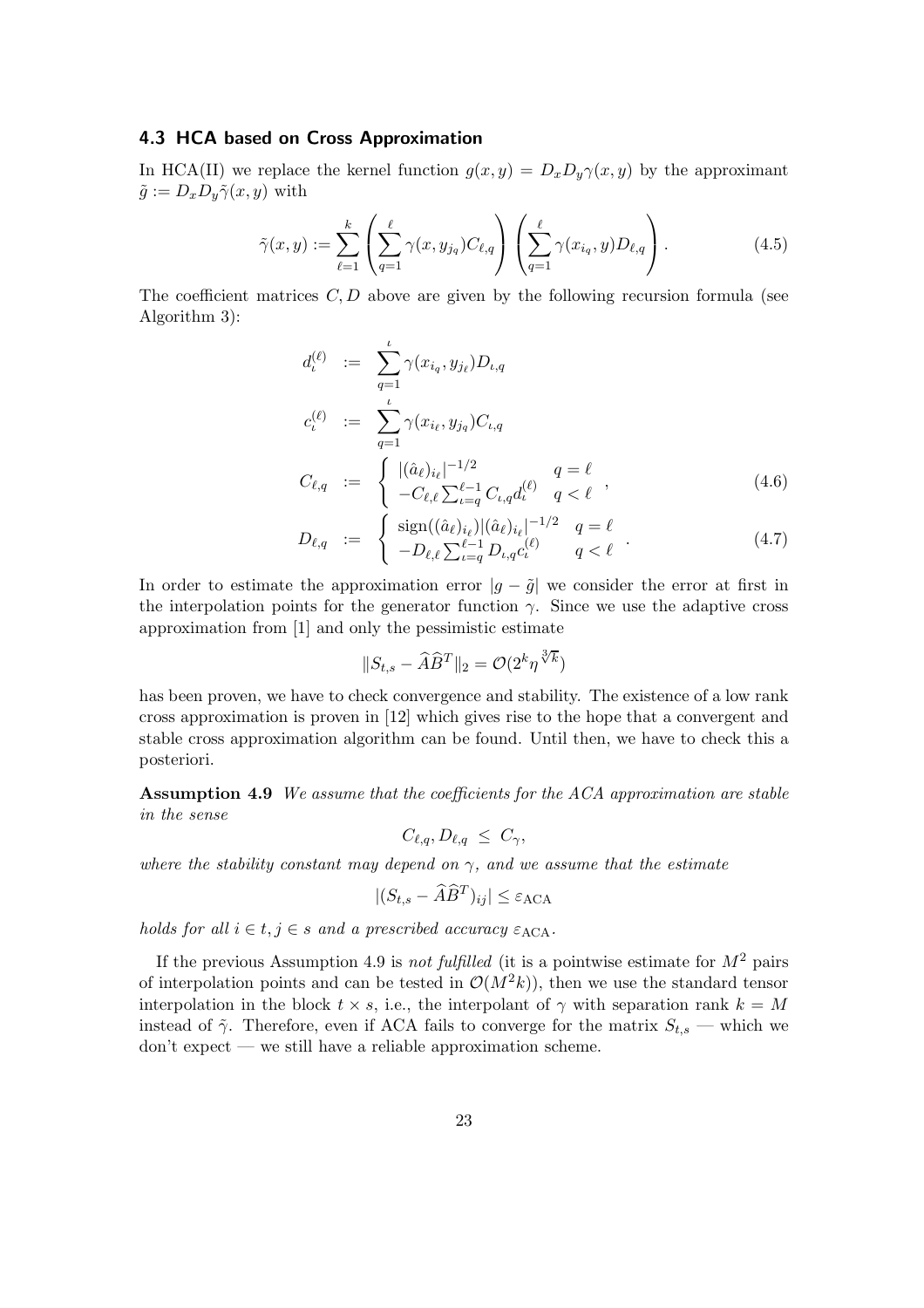**Theorem 4.10 (Approximation Error in Interpolation Points)** *Under Assumption 4.9 the function*  $\tilde{\gamma}$  *from* (4.5) with coefficients  $C_{\ell,q}$  and  $D_{\ell,q}$  defined in (4.6) and *(4.7) satisfies*

$$
|\gamma(x, y) - \tilde{\gamma}(x, y)| \le \varepsilon_{\text{ACA}} \tag{4.8}
$$

*for all interpolation points*  $x = x_1, \ldots, x_M, y = y_1, \ldots, y_M$ .

*Proof.* We apply ACA [1, Section 2] to the function  $\gamma(x, y)$ . In the first step we produce the rank 1 function

$$
\gamma_1(x,y) := \gamma(x,y_{j_1}) \gamma(x_{i_1},y) \gamma(x_{i_1},y_{j_1})^{-1}.
$$

The *l*th approximation  $\gamma_{\ell}(x, y), \ell = 1, \ldots, k$ , will be of the form

$$
\gamma_{\ell}(x,y) = \sum_{\iota=1}^{\ell} \left( \sum_{q=1}^{\iota} \gamma(x, y_{j_q}) C_{\iota,q} \right) \left( \sum_{q=1}^{\iota} \gamma(x_{i_q}, y) D_{\iota,q} \right), \tag{4.9}
$$

which is true for the first term with

$$
C_{11} = |\sigma_1|^{-1/2}, D_{11} = \text{sign}(\sigma_1)|\sigma_1|^{-1/2}, \sigma_1 := \gamma(x_{i_1}, y_{j_1}) = (\hat{a}_1)_{i_1}.
$$

For the induction step from  $\ell$  to  $\ell + 1$  we apply the ACA step

$$
\gamma_{\ell+1}(x,y) = \gamma_{\ell}(x,y) + \frac{\left(\gamma(x,y_{j_{\ell+1}}) - \gamma_{\ell}(x,y_{j_{\ell+1}})\right)\left(\gamma(x_{i_{\ell+1}},y) - \gamma_{\ell}(x_{i_{\ell+1}},y)\right)}{\gamma(x_{i_{\ell+1}},y_{j_{\ell+1}}) - \gamma_{\ell}(x_{i_{\ell+1}},y_{j_{\ell+1}})}.
$$

Inserting the ansatz (4.9) and comparing the coefficients of the functions  $\gamma(x, y_{j_q})$  and  $\gamma(x_{i_q}, y)$  yields the desired formulae for  $C_{i_q}$  and  $D_{i_q}$ . The approximation error is estimated in [1, Theorem 4] for all interpolation points  $x_i, y_i, i = 1, \ldots, M$ , and due to Assumption 4.9

$$
|\gamma(x_i, y_j) - \tilde{\gamma}(x_i, y_j)| = |(S_{t,s} - AB^T)_{ij}| \le \varepsilon_{\text{ACA}}.
$$

The previous theorem proves the convergence of  $\tilde{\gamma} \rightarrow \gamma$  in the interpolation points. In order to estimate the approximation error for arbitrary points  $x, y$ , we have to relate  $\tilde{\gamma}$  and  $\gamma$  to their respective interpolants. For  $\gamma$  we have required the asymptotic smoothness, while  $\tilde{\gamma}$  inherits this property from  $\gamma$ .

 $\blacksquare$ 

**Lemma 4.11 (Smoothness of**  $\tilde{\gamma}$ ) *Let*  $\gamma$  *be asymptotically smooth with constants*  $C_{\text{as}1}$ *,*  $C_{\text{as}2}$ *. The function*  $\tilde{\gamma}$  *is asymptotically smooth with constants* 

$$
C_{\text{as}1}(\tilde{\gamma}) := k^3 C_{\gamma}^2 C_{\text{as}1}^2 (C_{\text{as}2}(1+\eta)^{-1} \text{dist}(B_t, B_s))^{-\sigma},
$$
  

$$
C_{\text{as}2}(\tilde{\gamma}) := (1+\eta)^{-1} C_{\text{as}2}.
$$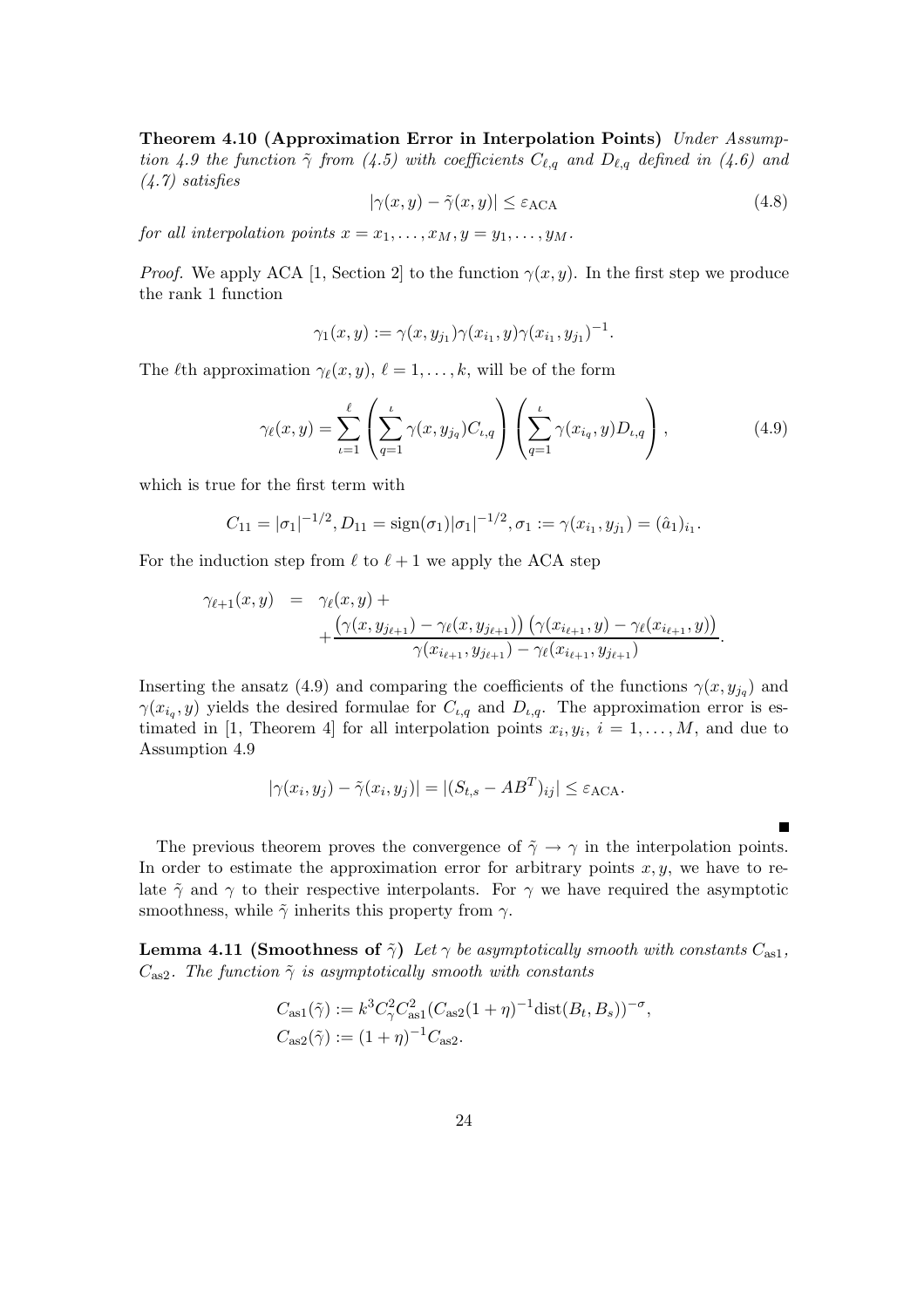*Proof.* Let  $x \in B_t, y \in B_s$ . Then the  $(\alpha, \beta)$ -derivative of  $\tilde{\gamma}$  is estimated by

$$
\begin{array}{rcl} |\partial_x^{\alpha}\partial_y^{\beta}\tilde{\gamma}(x,y)| & \leq & \displaystyle \sum_{\ell=1}^k \left( \sum_{q=1}^\ell |\partial_x^{\alpha}\gamma(x,y_{j_q})| \, |C_{\ell,q}| \right) \times \\ & \times \left( \sum_{q=1}^\ell |\partial_y^{\beta}\gamma(x_{i_q},y)| \, |D_{\ell,q}| \right) \\ & \leq & k^3 C_\gamma^2 \|\partial_x^{\alpha}\gamma(x,\cdot)\|_{\infty,B_s} \|\partial_y^{\beta}\gamma(\cdot,y)\|_{\infty,B_t} .\end{array}
$$

Due to the admissibility condition we conclude  $||x - y|| \le ||x - \tilde{y}|| + \text{diam}(B_s) \le ||x - y||$  $\tilde{y}$ || +  $\eta$ || $x - \tilde{y}$ || and thus

$$
\|\partial_x^{\alpha}\gamma(x,\cdot)\|_{\infty,B_s} \leq C_{\text{as}1}(C_{\text{as}2}(1+\eta)^{-1} \|x-y\|)^{-|\alpha|-\sigma}\alpha!,
$$

analogously for the  $\partial_y^{\beta}$  derivative. Both together yield

$$
|\partial_x^{\alpha} \partial_y^{\beta} \tilde{\gamma}(x, y)| \leq C_{\text{as}1}^2 (C_{\text{as}2}(1 + \eta)^{-1} ||x - y||)^{-|\alpha| - |\beta| - 2\sigma} \alpha! \beta!
$$

**Corollary 4.12 (Approximation Error)** *Under Assumption 4.9 the function*  $\tilde{\gamma}$  *with coefficients*  $C_{\ell,q}$ ,  $D_{\ell,q}$  *defined in (4.6) and (4.7) satisfies* 

$$
\|\gamma - \tilde{\gamma}\|_{\infty, B_t \times B_s} \le \Lambda_m^{2d} \varepsilon_{\text{ACA}} + 2\varepsilon_{\text{int}},\tag{4.10}
$$

*where*  $\varepsilon_{\text{int}}$  *is the interpolation error that is estimated separately in Theorem 4.4.* 

*Proof.* We apply the tensor interpolation  $I_m^{B_t \times B_s}$  to the asymptotically smooth functions  $\gamma$  and  $\tilde{\gamma}$  and define  $\gamma_{int} := I_m^{B_t \times B_s}[\gamma], \tilde{\gamma}_{int} := I_m^{B_t \times B_s}[\tilde{\gamma}]$ . Both interpolants fulfil the estimate

$$
\|\gamma - \gamma_{\rm int}\|_{\infty, B_t \times B_s} \leq \varepsilon_{\rm int},
$$
  

$$
\|\tilde{\gamma} - \tilde{\gamma}_{\rm int}\|_{\infty, B_t \times B_s} \leq \varepsilon_{\rm int}
$$

with an accuracy  $\varepsilon_{\text{int}}$  estimated in Theorem 4.4. Since both interpolants use the same interpolation points and the difference between  $\gamma$  and  $\tilde{\gamma}$  in the interpolation points is bounded in Theorem 4.10 by  $\varepsilon_{\text{ACA}}$ , the stability of the interpolation scheme yields

$$
\|\gamma_{\rm int}-\tilde\gamma_{\rm int}\|_{\infty,B_t\times B_s}\leq \Lambda_m^{2d}\varepsilon_{\rm ACA}.
$$

**Theorem 4.13 (Separable Approximation)** *Under Assumption 4.9 the function*

$$
\tilde{g}(x,y) := \sum_{\ell=1}^{k} \left( \sum_{q=1}^{\ell} g(x, y_{j_q}) C_{\ell,q} \right) \left( \sum_{q=1}^{\ell} g(x_{i_q}, y) D_{\ell,q} \right).
$$
 (4.11)

 $\blacksquare$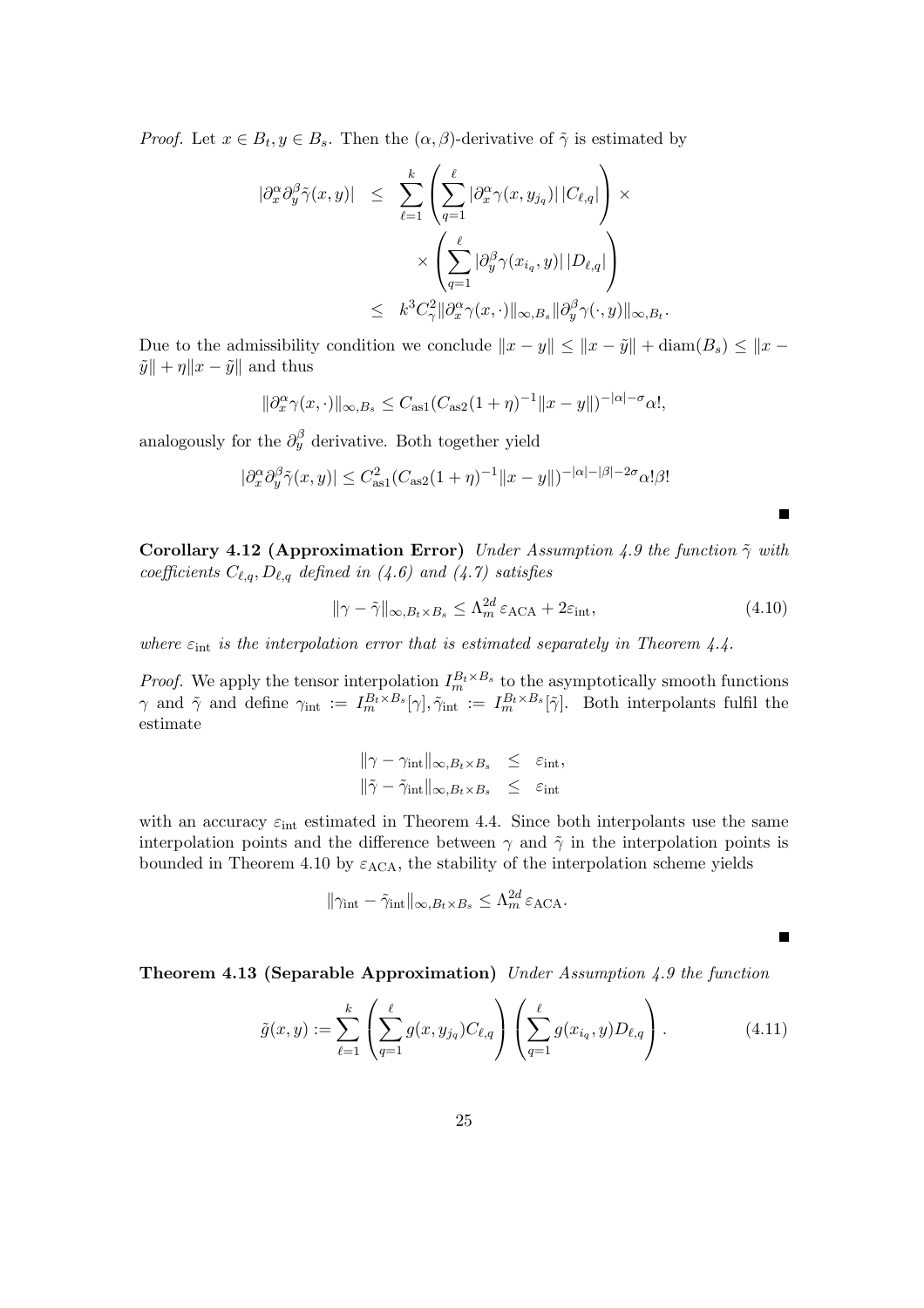*with coefficients*  $C_{\ell,q}, D_{\ell,q}$  *defined in (4.6) and (4.7) satisfies* 

$$
||g - \tilde{g}||_{\infty, B_t \times B_s} \leq \left( ||c_0^x|| + \frac{2m^2 ||c^x||}{\text{diam}(B_t)} \right) \left( ||c_0^y|| + \frac{2m^2 ||c^y||}{\text{diam}(B_s)} \right) \Lambda_m^{2d} \varepsilon_{\text{ACA}} + 2\varepsilon_{\text{int}},
$$

*where*  $\varepsilon_{\text{int}}$  *is the interpolation error of the derivatives estimated separately in Corollary 4.5.*

*Proof.* By definition we have  $g = D_x D_y \gamma$  and  $\tilde{g} = D_x D_y \tilde{\gamma}$ . We apply the tensor interpolation  $I_m^{B_t \times B_s}$  to the asymptotically smooth functions  $\gamma$  and  $\tilde{\gamma}$  and define  $\gamma_{int}$ :=  $I_m^{B_t \times B_s}[\gamma], \tilde{\gamma}_{\text{int}} := I_m^{B_t \times B_s}[\tilde{\gamma}].$  Both interpolants fulfil the estimate

$$
||D_x D_y \gamma - D_x D_y \gamma_{\text{int}}||_{\infty, B_t \times B_s} \leq \varepsilon_{\text{int}},
$$
  

$$
||D_x D_y \tilde{\gamma} - D_x D_y \tilde{\gamma}_{\text{int}}||_{\infty, B_t \times B_s} \leq \varepsilon_{\text{int}}
$$

with an accuracy  $\varepsilon_{\text{int}}$  estimated in Corollary 4.5. It remains to estimate the difference between the interpolants  $g_{\text{int}} := D_x D_y \gamma_{\text{int}}$  and  $\tilde{g}_{\text{int}} := D_x D_y \tilde{\gamma}_{\text{int}}$ :

$$
||g_{int} - \tilde{g}_{int}||\infty, B_t \times B_s \leq ||c_0^x|| ||c_0^y|| ||\gamma_{int} - \tilde{\gamma}_{int}||\infty, B_t \times B_s \n+ ||c_0^x|| ||\langle c^y, \nabla_y(\gamma_{int} - \tilde{\gamma}_{int}) \rangle ||\infty, B_t \times B_s \n+ ||c_0^y|| ||\langle c^x, \nabla_x(\gamma_{int} - \tilde{\gamma}_{int}) \rangle ||\infty, B_t \times B_s \n+ ||\langle c^x, \nabla_x \langle c^y, \nabla_y(\gamma_{int} - \tilde{\gamma}_{int}) \rangle \rangle ||\infty, B_t \times B_s \n+ ||\langle c^x, \nabla_x \langle c^y, \nabla_y(\gamma_{int} - \tilde{\gamma}_{int}) \rangle \rangle ||\infty, B_t \times B_s \n\leq ||c_0^x|| ||c_0^y|| \Lambda_m^{2d} \varepsilon_{\text{ACA}} \n+ ||c_0^y|| ||c^y|| \frac{2m^2}{\text{diam}(B_s)} \Lambda_m^{2d} \varepsilon_{\text{ACA}} \n+ ||c_0^y|| ||c^x|| \frac{4m^4}{\text{diam}(B_t) \text{diam}(B_s)} \Lambda_m^{2d} \varepsilon_{\text{ACA}}.
$$

**Corollary 4.14 (Cross Approximation)** Let  $t \times s$  be an admissible block. Let  $C_{\text{fe}}$ , dΩ*,* h *be as in (4.4). If the degenerate kernel approximation is based on the cross approximation (4.11), the factorised matrix* AB<sup>T</sup> *from Algorithm 3 satisfies*

 $\blacksquare$ 

$$
||G|_{t\times s} - AB^T||_2 \leq C_{\text{fe}}|\Omega_t|^{1/2} |\Omega_s|^{1/2} h^{d_{\Omega}} \left(2\varepsilon_{\text{int}} + \Lambda_m^{2d} \varepsilon_{\text{ACA}} \times \times \left(\|c_0^x\| + \frac{2m^2 \|c^x\|}{\text{diam}(B_t)}\right) \left(\|c_0^y\| + \frac{2m^2 \|c^y\|}{\text{diam}(B_s)}\right)\right).
$$

*Proof.* The estimate from Lemma 4.6 applies in the same way and with the same estimates for  $\tilde{g}$  constructed by cross approximation and  $AB^T$  instead of  $U_t S_{t,s} V_s^T$ . The error due to the degenerate kernel approximation is bounded in Theorem 4.13.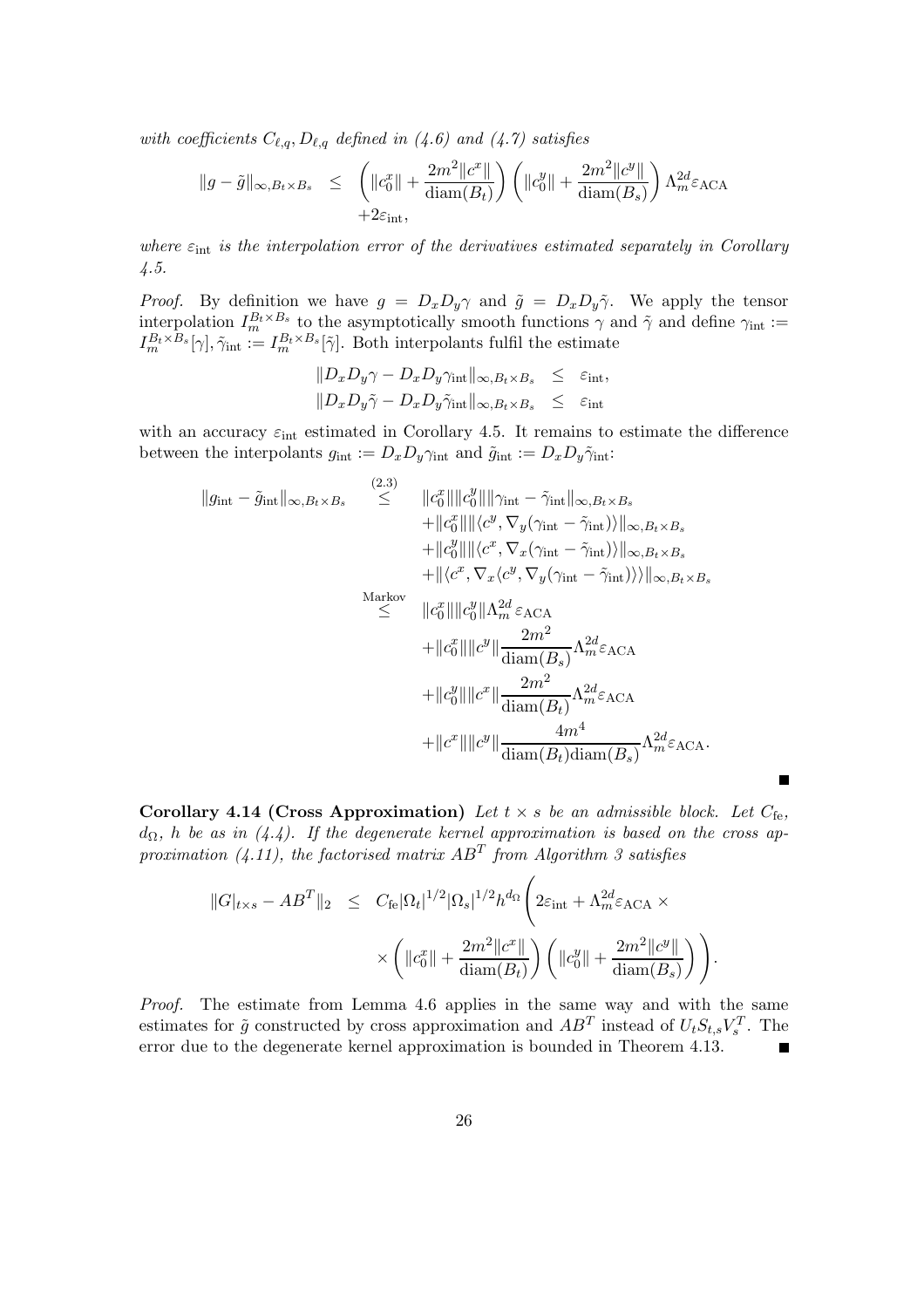#### **5 Numerical Results**

We will now consider a more complicated (and more realistic) geometry, namely the crank shaft from the NETGEN package of Joachim Schöberl (see Figure 4). For all numerical tests reported in the tables of this section, "Time" gives the time in seconds for constructing the approximation (including the automatic coarsening from [14]), "Strg." gives the storage required for the resulting  $H$ -matrix in kilobytes per degree of freedom and "Rel. Err." gives the relative error  $||I - \tilde{G}^{-1}G||_2$  approximated using a power iteration and a sufficiently accurate representation of the stiffness matrix  $G$ .



Figure 4: The crank shaft geometry from NETGEN.

In order to compare our new approximation scheme with a working heuristic, we have to modify Algorithm 1 (ACA). This is done by intercepting the situation from Example 2.2 as well as the situations from [14, Example 2.3] depicted in Figure 5. We do this by



Figure 5: Three situations where ACA fails to converge (the shaded regions are the nonzero parts of the matrix)

inspecting an arbitrary row  $i_{\text{ref}}$  of the matrix block  $G|_{t\times s}$  to be assembled. A column index  $j_{ref}$  is chosen among the minimisers (not maximisers !) of  $|G_{i_{ref},j}|$ . The row  $i_{ref}$ and column  $j_{\text{ref}}$  serve as a pivoting guide in ACA+ [14]. For the sake of completeness the ACA+ algorithm is contained in Algorithm 4. It should be noted that the above mentioned modification of ACA remedies the three situations from Figure 5 but it does not prove convergence, not even the pessimistic  $\mathcal{O}(2^k \eta^{\sqrt[3]{k}})$  estimate.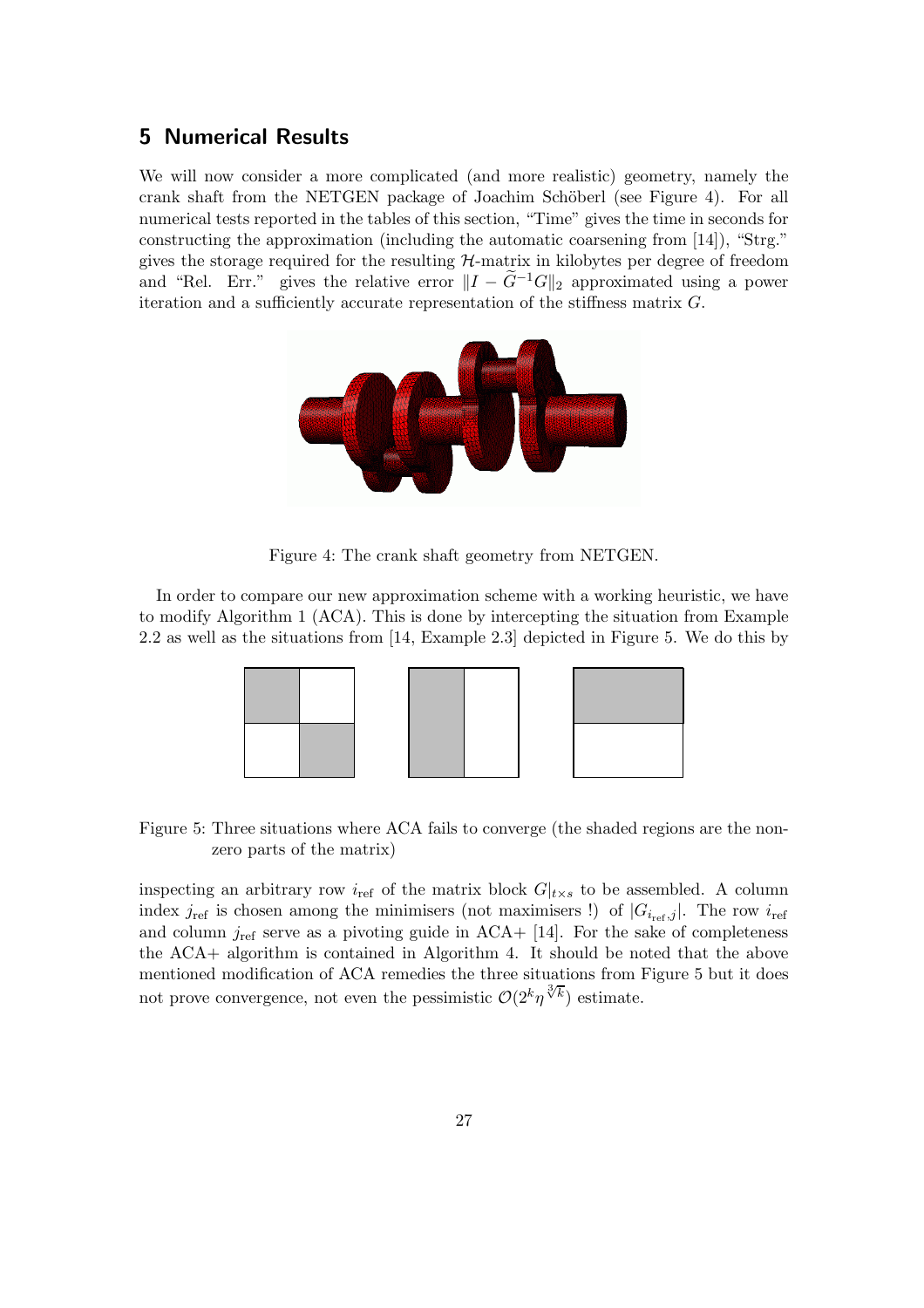#### **Algorithm 4** ACA+ with partial pivoting

**procedure** ACA+(X, **var** A, B) Choose an initial reference row  $i_{ref}$  and compute the entries  $b_j^{ref} := X_{i_{ref},j}$  of  $b^{ref} \in \mathbb{R}^m$ Determine an index  $j_{\text{ref}}$  that minimises  $|b_{j_{\text{ref}}}^{\text{ref}}|$ Compute the entries  $a_i^{\text{ref}} := X_{i,j_{\text{ref}}}$  of  $a^{\text{ref}} \in \mathbb{R}^n$  $k:=1,\,I_{\rm ref}:=\{1,\ldots,n\},\,J_{\rm ref}:=\{1,\ldots,m\}$  $\textbf{if} \hspace{0.2cm} \min_i |a_i^{\text{ref}}| < 10^{-8} \max_i |a_i^{\text{ref}}| \hspace{0.2cm} \text{and} \hspace{0.2cm} \min_j |b_j^{\text{ref}}| < 10^{-8} \max_j |b_j^{\text{ref}}| \hspace{0.2cm} \textbf{then}$  $I_{\text{ref}} := I_{\text{ref}} \setminus \{i \mid |a_i^{\text{ref}}| > 10^8 \min_i |a_i^{\text{ref}}| \}$  and  $J_{\text{ref}} := J_{\text{ref}} \setminus \{j \mid |b_j^{\text{ref}}| > 10^8 \min_j |b_j^{\text{ref}}| \}$ **end if repeat**  $\mathbf{if} \, \max_i |a^{\textup{ref}}_i| > \max_j |b^{\textup{ref}}_j| \, \mathbf{then}$ 

Determine an index  $i_k^*$  that maximises  $|a_{i_k^*}^{\text{ref}}|$  and compute  $b_k \in \mathbb{R}^m$  by

$$
(b_k)_j := X_{i_k^*,j} - \sum_{\mu=1}^{k-1} (a_\mu)_{i_k^*} (b_\mu)_j.
$$

Determine an index  $j_k^*$  that maximises  $|(b_k)_{j_k^*}|$  and compute  $a_k \in \mathbb{R}^n$  by

$$
(a_k)_i := \left(X_{i,j_k^*} - \sum_{\mu=1}^{k-1} (a_\mu)_i (b_\mu)_{j_k^*}\right) / (b_k)_{j_k^*}
$$

**else**

Determine an index  $j_k^*$  that maximises  $|b_{j_k^*}^{\text{ref}}|$  and compute  $a_k \in \mathbb{R}^n$  by

$$
(a_k)_i := X_{i,j_k^*} - \sum_{\mu=1}^{k-1} (a_\mu)_i (b_\mu)_{j_k^*}.
$$

Determine an index  $i_k^*$  that maximises  $|(a_k)_{i_k^*}|$  and compute  $b_k \in \mathbb{R}^m$  by

$$
(b_k)_j := \left(X_{i_k^*,j} - \sum_{\mu=1}^{k-1} (a_\mu)_{i_k^*} (b_\mu)_j\right) / (a_k)_{i_k^*}
$$

**end if**  $\mathbf{if} \; i_k^* = i_{\text{ref}} \; \mathbf{then}$ Choose  $i_{\text{ref}} \in I_{\text{ref}}$  and set  $I_{\text{ref}} := I_{\text{ref}} \setminus \{i_{\text{ref}}\}$ **end if**  $\mathbf{if}~j_k^* = j_{\text{ref}}~\mathbf{then}$ Choose  $j_{\text{ref}} \in J_{\text{ref}}$  and set  $J_{\text{ref}} := J_{\text{ref}} \setminus \{j_{\text{ref}}\}$ **end if** Update the reference entries  $a_i^{\text{ref}} := a_i^{\text{ref}} - (a_k)_i (b_k)_{j_k^*}$  and  $b_j^{\text{ref}} := b_j^{\text{ref}} - (a_k)_{i_k^*} (b_k)_{j_k^*}$  $k := k + 1$  $\textbf{until } \|a_k\|_2 \|b_k\|_2 \leq \epsilon \|a_1\|_2 \|b_1\|_2$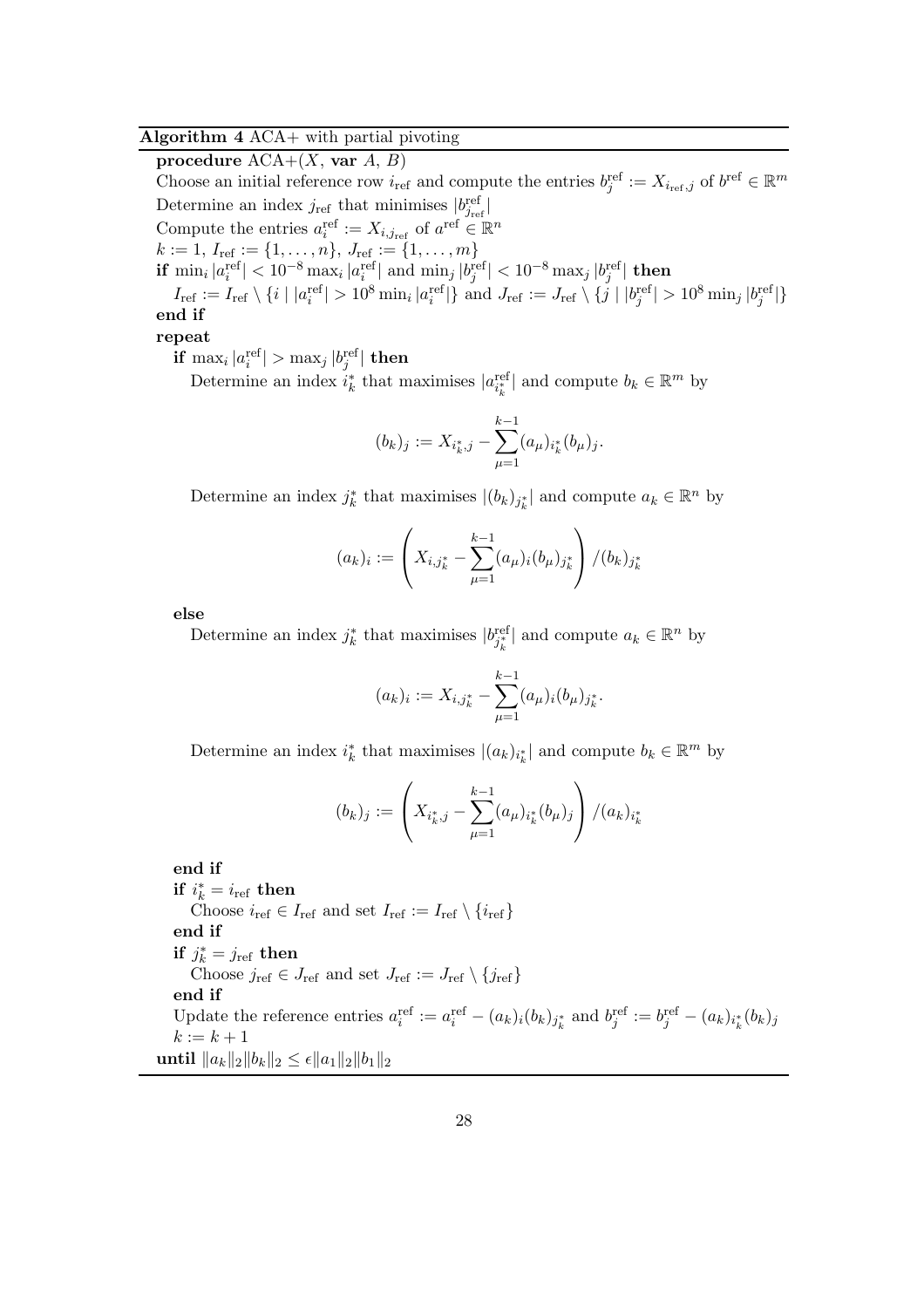|      | <b>ACA</b> |                                           | HCA(II)          |  |                                 |  |
|------|------------|-------------------------------------------|------------------|--|---------------------------------|--|
|      |            | Time Strg. Rel. Err. Time Strg. Rel. Err. |                  |  |                                 |  |
| 333  |            | 4.9 $1.9 \times 10^{-1}$                  | $\overline{3}62$ |  | $5.0 \quad 2.0 \times 10^{-1}$  |  |
| 449  |            | 8.9 $1.8 \times 10^{-2}$                  | 537              |  | 8.9 $1.7 \times 10^{-2}$        |  |
| 837  |            | $14.5 \quad 3.4 \times 10^{-3}$           | 796              |  | $13.2 \quad 1.6 \times 10^{-3}$ |  |
| 2306 |            | 42.0 $1.8 \times 10^{-4}$                 | 1151             |  | $18.7 \quad 1.5 \times 10^{-4}$ |  |

Table 4: Comparison of ACA and HCA(II) on the Crank Shaft

#### **5.1 Dependency on the Accuracy of the Quadrature**

In our first numerical test we investigate the dependency of the compression by ACA and HCA(II) on the accuracy of the quadrature used in the farfield. Typically, one uses a given quadrature formula and chooses the accuracy for the compression so that it is below the quadrature error. In the farfield one can even lower the order of the quadrature, because the integrand is smooth compared to the diameter of the elements. In the numerical test we try to approximate the stiffness matrix  $G$  (assembled with a fixed quadrature) with  $n = 25744$  degrees of freedom by ACA and HCA(II) with increasing accuracy

The results in Table 4 indicate that ACA is deteriorated by the quadrature error and produces approximations with much higher storage requirements. Both methods yield an approximation of approximately the same quality in almost the same time — except for the higher accuracy where ACA is deteriorated. We conclude that for ACA one should choose a sufficiently accurate quadrature formula and omit the lowering of the quadrature order in the farfield.

The situation is different for HCA. Since we separate the kernel in the bounding box before applying the quadrature, the blockwise rank produced by HCA is independent of the quadrature order, the basis functions or the element size.

#### **5.2 Dependency on the Meshsize**

According to Lemma 2.12, we expect the storage requirements as well as the time for the setup of an  $\mathcal{H}$ -matrix approximation with fixed accuracy (rank) to be  $\mathcal{O}(n \log(n))$ , i.e., an increase per degree of freedom as the mesh is regularly refined. This behaviour can be observed in Table 5 where we approximate the stiffness matrix on three different levels with  $n = 25744, 102976, 411904$  degrees of freedom. The order of the quadrature is increased from the first to the second row and from the third to the fourth row.

#### **References**

[1] Mario Bebendorf. Approximation of boundary element matrices. *Numer. Math.*, 86(4):565–589, 2000.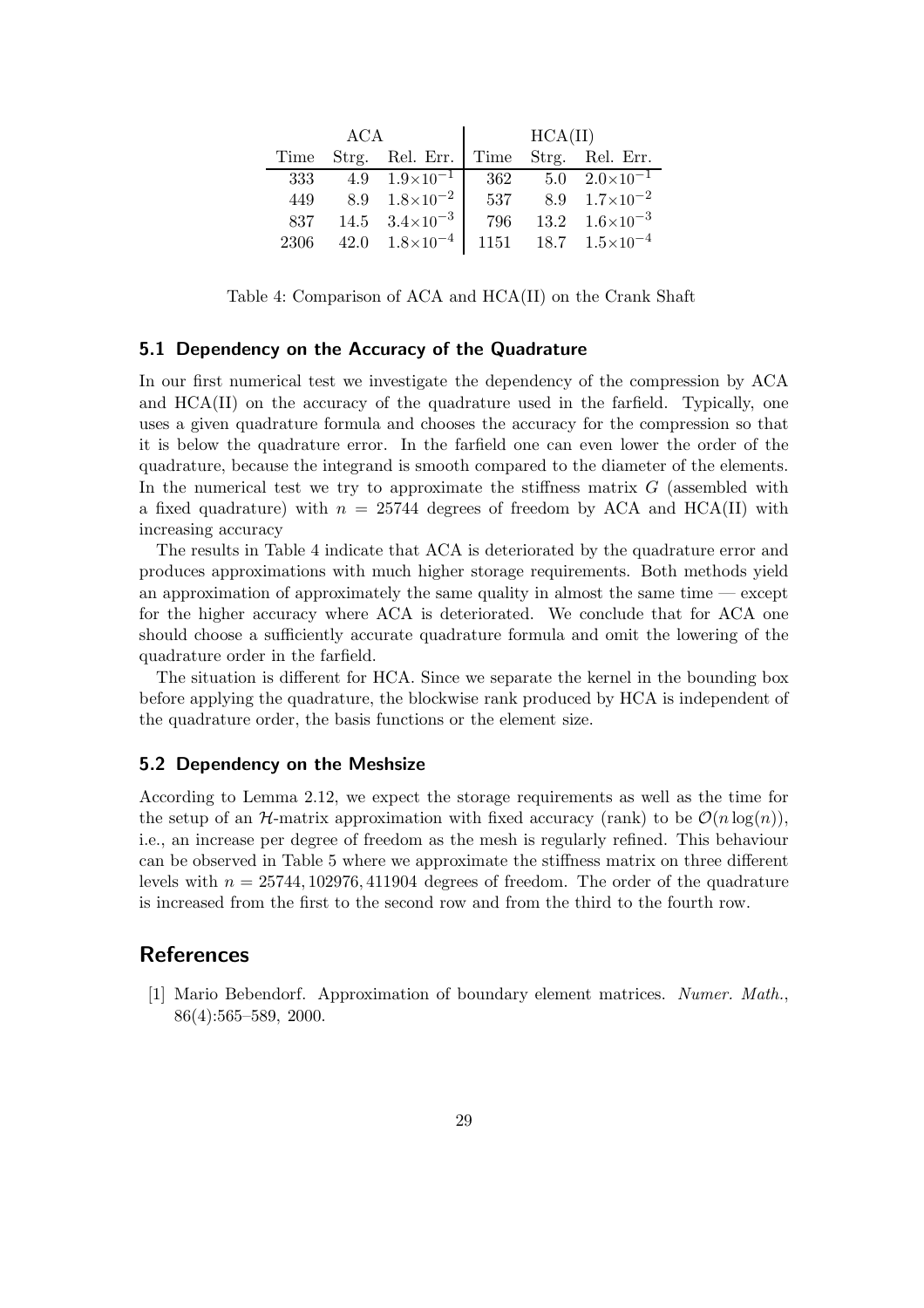|  |  |  | $n = 25744$ $n = 102976$ $n = 411904$ |  |  |                                                                                                                                  |  |  |  |
|--|--|--|---------------------------------------|--|--|----------------------------------------------------------------------------------------------------------------------------------|--|--|--|
|  |  |  |                                       |  |  | t Strg. Rel. Err.   t Strg. Rel. Err.   t Strg. Rel. Err.                                                                        |  |  |  |
|  |  |  |                                       |  |  | $\overline{.27}$ 4.9 $\overline{1.9\times10^{-1}}$ 1.06 7.0 $\overline{1.6\times10^{-1}}$ 4.45 8.4 $\overline{1.6\times10^{-1}}$ |  |  |  |
|  |  |  |                                       |  |  | .56 8.9 $1.5 \times 10^{-2}$ 2.30 12.2 $1.3 \times 10^{-2}$ 9.72 14.7 $1.4 \times 10^{-2}$                                       |  |  |  |
|  |  |  |                                       |  |  | .83 13.2 $1.1 \times 10^{-3}$ 3.43 18.2 $1.2 \times 10^{-3}$ 14.77 21.9 $1.7 \times 10^{-3}$                                     |  |  |  |
|  |  |  |                                       |  |  | 1.73 18.6 $7.4 \times 10^{-5}$ 7.09 25.4 $6.6 \times 10^{-5}$ 30.04 30.6 $7.0 \times 10^{-5}$                                    |  |  |  |

Table 5: HCA(II) on the Crank Shaft with increasing number of degrees of freedom, the elapsed time  $t$  is measured in 1000 seconds

- [2] Mario Bebendorf and Sergej Rjasanov. Adaptive Low-Rank Approximation of Collocation Matrices. *Computing*, 70(1):1–24, 2003.
- [3] Steffen Börm. Approximation of integral operators by  $\mathcal{H}^2$ -matrices with adaptive bases. Technical Report 18, Max Planck Institute for Mathematics in the Sciences, 2004. To appear in Computing.
- [4] Steffen Börm and Lars Grasedyck. HLIB a library for  $H$  and  $H^2$ -matrices, 1999. Available at http://www.hlib.org/.
- [5] Steffen Börm and Lars Grasedyck. Low-rank approximation of integral operators by interpolation. *Computing*, 72:325–332, 2004.
- [6] Steffen Börm, Lars Grasedyck, and Wolfgang Hackbusch. Introduction to hierarchical matrices with applications. *Engineering Analysis with Boundary Elements*, 27:405–422, 2003.
- [7] Steffen Börm and Wolfgang Hackbusch. Data-sparse approximation by adaptive H2-matrices. *Computing*, 69:1–35, 2002.
- [8] Steffen Börm and Wolfgang Hackbusch.  $\mathcal{H}^2$ -matrix approximation of integral operators by interpolation. *Applied Numerical Mathematics*, 43:129–143, 2002.
- [9] Wolfgang Dahmen and Reinhold Schneider. Wavelets on manifolds I: Construction and domain decomposition. *SIAM Journal of Mathematical Analysis*, 31:184–230, 1999.
- [10] Ronald A. DeVore and George G. Lorentz. *Constructive Approximation*. Springer-Verlag, 1993.
- [11] J. M. Ford and E. E. Tyrtyshnikov. Combining kronecker product approximation with discrete wavelet transforms to solve dense, function-related linear systems. *SIAM J. Sci. Comput.*, 25(3):961–981, 2003.
- [12] S. A. Goreinov, E. E. Tyrtyshnikov, and N. L. Zamarashkin. A theory of pseudoskeleton approximations. *Lin. Alg. Appl.*, 261:1–22, 1997.